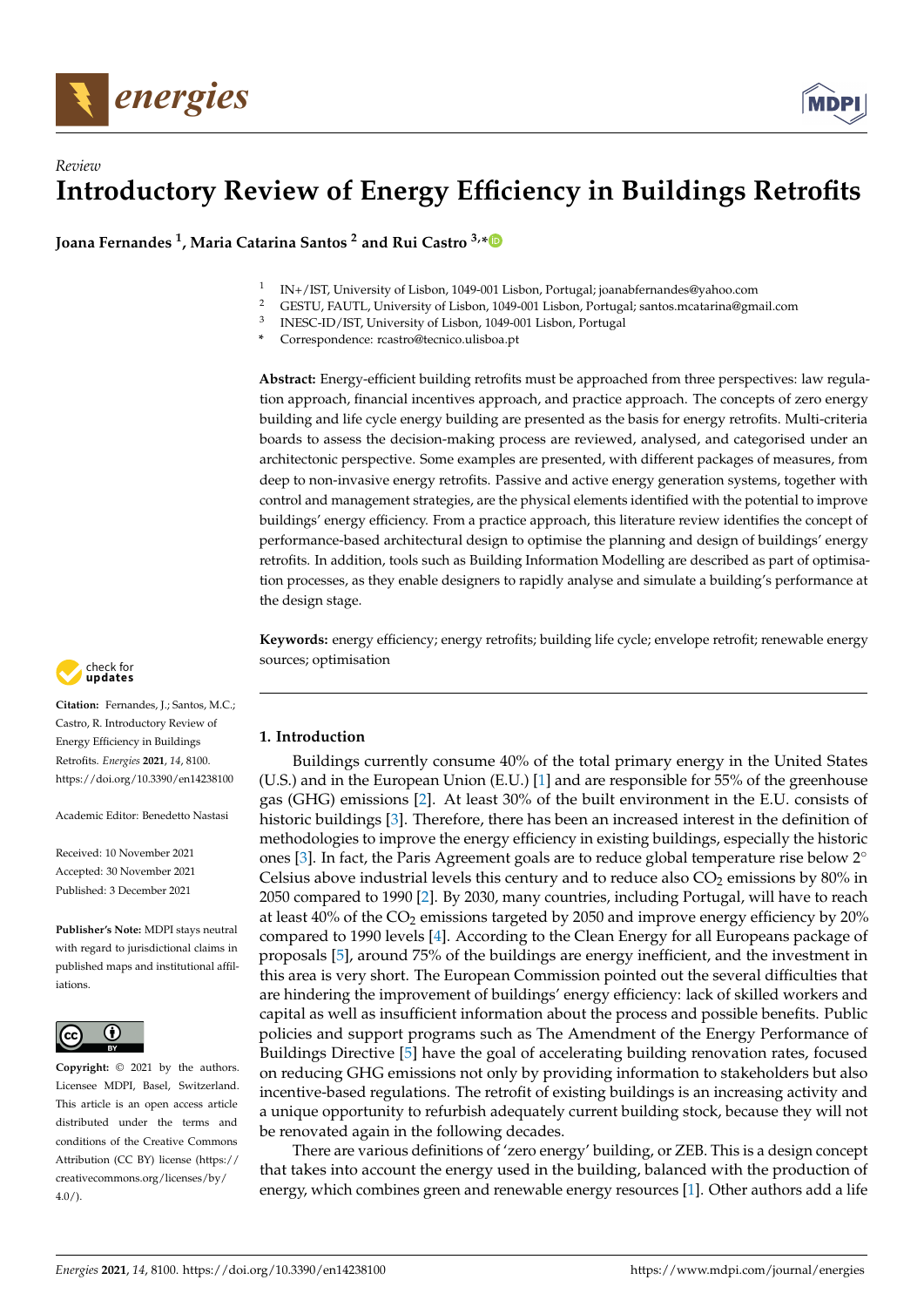cycle perspective to the definition of ZEB, taking also into account the embodied energy of the building and the energy related to construction works, proposing a definition of life cycle zero energy building (LC-ZEB). "A LC-ZEB is defined here as a building whose primary energy use in operation plus the energy embedded in materials and systems over the life of the building is equal or less than the energy produced by renewable energy systems within the building." [\[6\]](#page-15-1). Under this perspective, the longer the life cycle of the building, the less carbon emissions will be released with efficient retrofits. In fact, it is estimated that an operational building in a 100-year period has 20% of its embodied energy [\[7\]](#page-15-2). On the other hand, the negative impact of the construction process of a new green building can take between 10 and 80 years to overcome [\[7\]](#page-15-2). When retrofitting historic buildings, it is important to conceal environmental variables to their intrinsic characteristics, including cultural values, as historic buildings were built to last for centuries and function independently of mechanic systems and technologies.

Therefore, this article will focus on the following research questions: Which criteria should be considered, from the point of view of the architect, when improving energy efficiency in building retrofits? What is the relative weight of buildings' architectonic characteristics? What is the role of optimisation processes in adopting energy-efficiency measures in building retrofits?

Although the present research intends to be a starting point for further research within this subject, its novelty goes to the analysis of to which extent architectonic constraints influence the application of energy-efficiency measures in the building and how optimisation processes can help to assess multi-criteria frameworks from early design stages. This paper also correlates the building's renovation process, from public policies to construction works, highlighting directions to its optimisation with the best architect tools and processes to understand the need for a retrofitting guide manual for the architecture profession.

This paper is based on a review of 88 articles considered relevant, which were published in the years 2001–2020. The search terms were the concepts identified in the research: energy efficiency in building retrofits, active and passive energy-efficiency systems, life cycle assessment tools, life cycle assessment in building retrofits and optimisation processes, considering an architectonic perspective, both combined and isolated. The paper is organised as follows. Section [2](#page-1-0) presents the importance of building retrofits and architectural design in energy efficiency, both from top–down and bottom–up approaches. Some retrofitting examples are presented and analysed. In Section [3,](#page-7-0) a review literature was made of energy-efficiency systems, both active and passive, their efficiency, and future outcomes. A building's operation control is also highlighted, regarding its importance in energy management. Section [4](#page-10-0) presents existing optimisation processes not only in building design but also along all retrofitting process. Finally, some conclusions are drawn.

# <span id="page-1-0"></span>**2. Building Retrofits and Architectural Design**

International and local policies, from regulation to practice approach [\[8\]](#page-15-3), are essential to boost energy retrofits and guarantee efficient solutions, from design to construction and operation stages. By taking in account a building's life cycle and existing conditions and defining methodologies to assess possible solutions, using multi-criteria frameworks [\[9\]](#page-15-4), architectural practice plays an important role in this process, since it integrates technical solutions within existing building retrofits, balancing heritage and energy.

## *2.1. Energy Policies and Building Renovation*

In the past decade, the EU has developed a significant number of resources for the use of renewable energy in the energy system and a proactive climate policy. However, a deeper energy transformation is necessary for the Paris Agreement to be fulfilled. This could be accepted socially and implemented with the right policies and incentives to mitigate and control the effects of deeper decarbonisation. To this end, countries must implement measures that incorporate the carbon emission limit [\[10\]](#page-15-5).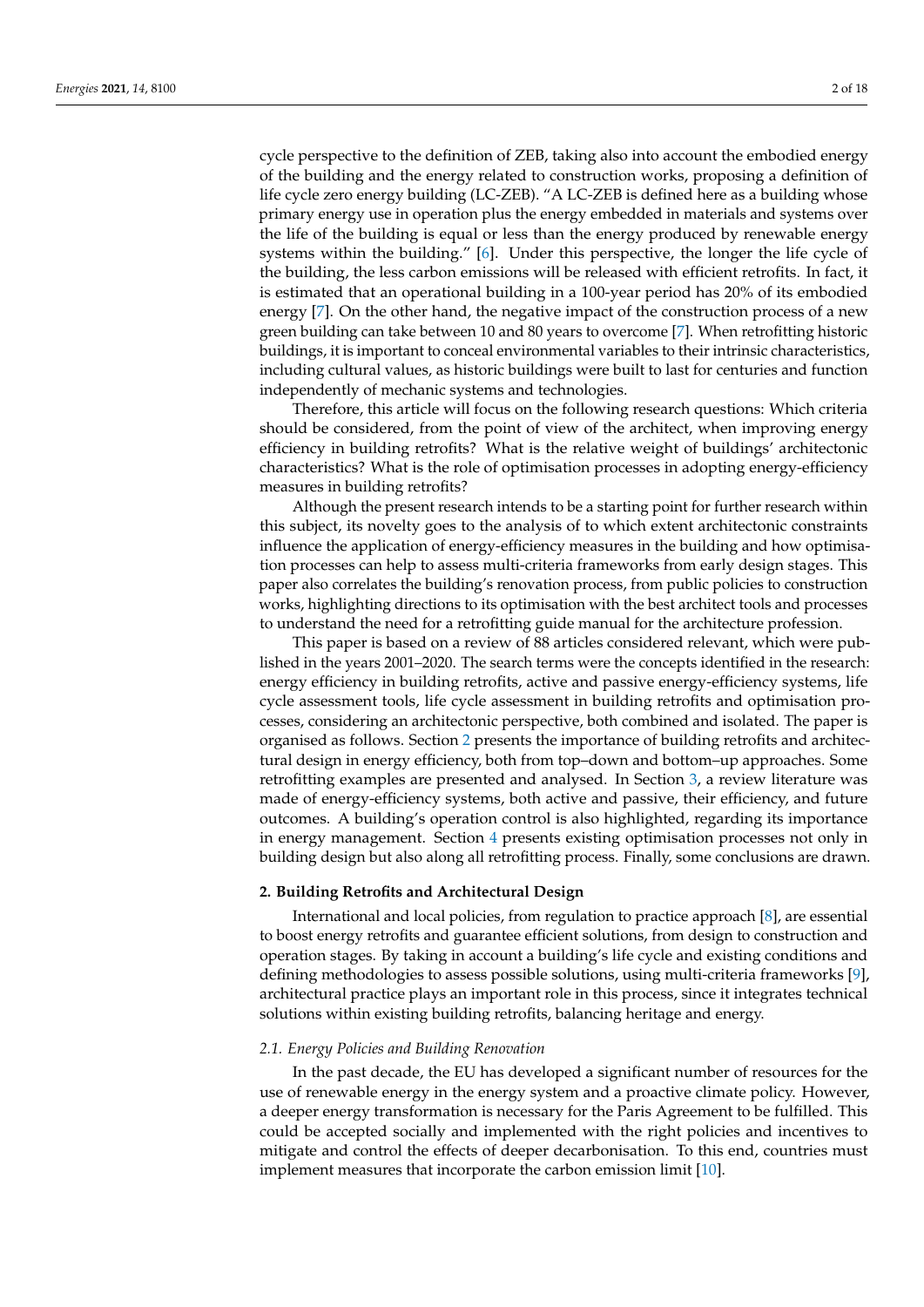Construction materials are responsible for a large consumption of primary materials, as well as for large energy consumption. In view of this, for sustainable construction, it is necessary to take into account the characteristics and environmental impact of the materials to be used. Therefore, it will be important to analyse each material separately. The determination of the environmental impact of the materials can be evaluated based on several methodologies [\[11\]](#page-15-6), such as Life Cycle Analysis (LCA), Carbon Footprint Analysis, Embodied Carbon, and Cradle-to-Cradle, among others. All these tools have the main objective of reducing the environmental impact of the production of construction materials, and consequently reducing the use of raw materials. Furthermore, the use of efficient energy is targeted, favouring the use of recycled and/or renewable materials of low environmental impact.

Carbon emissions from building materials have a short-term climate impact. The Incorporated Carbon Review reports that even by de-energizing energy networks, buildings can continue to be a major generator of emissions in the long term due to the carbon incorporated in the materials used [\[10\]](#page-15-5). Research conducted by Bionova Ltd. Helsinki, Finland (One-Click LCA) and sponsored by Saint-Gobain shows that the energy efficiency has increased as well as the use of renewables; however, the proportion share of incorporated carbon also increased [\[12\]](#page-15-7).

To determine the environmental impact of a single material, a Life Cycle Assessment (LCA) is to be performed. The analysis of the life cycle of materials is usually carried out in buildings that seek sustainability certifications, and therefore that seek low-energy consumption. However, there are few studies on the applicability of this analysis to traditional buildings, which are mostly found in built environments [\[13\]](#page-15-8).

According to Barbiero and Grillenzoni (2019) [\[8\]](#page-15-3), there are three approaches to raise efficient renovation buildings rates: the law regulation approach, financial incentives approach, and practice approach. The E.U. Clean Energy for all Citizens package (COM(2016) 860) [\[5\]](#page-15-0), which was delivered in 2016 after the Energy Performance of Buildings Directive (EPBD 2010/31/UE) [\[14\]](#page-15-9), intended to accelerate building renovations not only by providing financial incentives to energy-efficient retrofits in buildings and the use of renewable energy resources but also by providing technical information regarding energy performance to stakeholders of industrial and public buildings. By using this framework, the E.U. develops long-term strategies, involves the financial and construction sectors, and improves environmental and living conditions while generating a skilled workforce and jobs. In fact, the incorporation of non-energy benefits for building energy efficiency is introduced as an important feature of the energy productivity by some researchers [\[15\]](#page-15-10).

The Work Programme 2018–2020 for "Secure, clean and efficient energy" [\[16\]](#page-15-11) intends to support the priorities in the Energy Union Strategy: renewable energy; smart energy systems; energy efficiency; and, as an additional priority, Carbon Capture Utilisation and Storage (CCUS) with several calls for projects [\[16\]](#page-15-11). From the actions included in each call, we can highlight the development of materials and technologies for energy efficiency in retrofits, optimisation processes in deep renovations, innovations in technology and in design, integration of various disciplines and stakeholders along the process, creation of replicable solutions, and smart buildings operation.

Regarding national projects on energy-efficient buildings, we can highlight the Swedish research project 'Potential and Policies for Energy Efficiency in Swedish Historic Buildings' [\[9\]](#page-15-4), with a top–down approach, evaluating the implementation of national energy policies in historic buildings and conflicting situations between efficiency solutions and preserving buildings' characteristics. Those challenging situations were also studied by the Royal Swedish Academy of Engineering Sciences. Both entities highlight methodological interdisciplinary approaches in the decision-making process to assess and choose the most appropriate construction and performance measures [\[9\]](#page-15-4).

Italian case studies also demonstrate the need to invest and improve energy efficiency in historic buildings, which represent a large portion of Italian building stock and energy consumption. Some difficulties were also analysed in the Italian case [\[17\]](#page-15-12): the best construc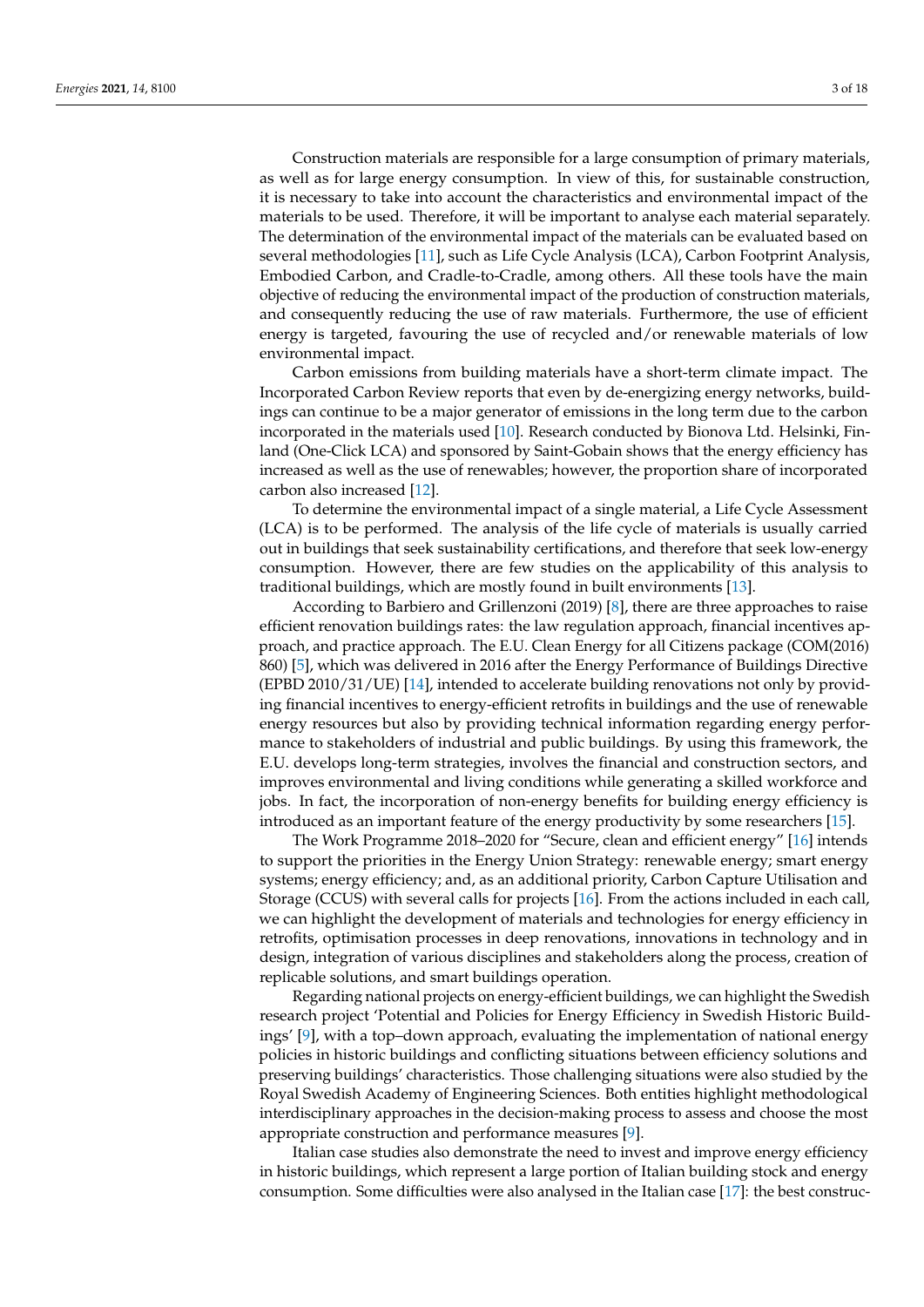tion measures for passive and active energy systems in buildings are many times conflicting with the conservation of buildings' historic character and heritage protection regulations; energy-efficiency actions must be evaluated case by case, because each building is unique; regulations and external conditions vary from one area to another.

The best solution in terms of energy is not always the best solution in terms of heritage. Some authors [\[18](#page-15-13)[,19\]](#page-15-14) have suggested the development of guidelines to professionals, owners, and tenants to help them adopt the best technical and cost–benefit solutions to their buildings. Guidelines and support mechanisms need to be included in the incentives and energy policies, so that passive solutions packages can be associated to different discount rates.

Several methodologies were presented in the literature about retrofitting processes. A generic transversal method with five phases [\[20\]](#page-15-15) was selected: (1) project setup and preretrofit survey; (2) diagnosis; (3) identification of retrofit options; (4) site implementation and commissioning; (5) validation and verification of results. In stage (3), a model-based approach or model-free approach can be used. In model-based approaches, options must match the maximum targeted goals [\[20\]](#page-15-15). Several goals were identified in 40 different systems for buildings retrofits  $[21]$ : "reducing energy consumption and  $CO<sub>2</sub>$  emissions, improving indoor living conditions/comfort, assessing refurbishment needs, estimating costs, other environmental impacts".

## *2.2. Assessment Tools*

The selection of a multi-criteria board to assess the decision-making process is essential to define the type of approach to energy retrofits for buildings. We attempted to categorise the articles analysed, regarding the criteria used in the definition of frameworks for retrofit processes. Four different categories were identified alongside their corresponding efficiency measures: (1) energy performance assessment; (2) pathological and typological; (3) costefficiency energy assessment throughout the life cycle of a building; (4) fleet-based life cycle assessment applied to building stock.

The most basic approach is energy performance-based, which addresses all the main factors affecting energy efficiency: the building envelope, active systems, and renewable energy resources. This approach usually uses algorithms and model-based simulations [\[22\]](#page-15-17).

Piderit, Agurto, and Marín-Restrepo (2019) [\[3\]](#page-14-2) suggest a pathological diagnosis combined with a different analysis of energy and heritage issues. The authors support that buildings' refurbishment must occur to correct pathologies, which should be ranked by severity and used as a tool to select the most appropriate energy-efficiency measures. This is a multidisciplinary case-by-case method.

Some intervention plans may include building envelope insulation, airtightness, and moisture protection, shading, heat recovery ventilation, and lighting optimisation through passive architectural design and the incorporation of renewable energy sources. In addition, [\[23\]](#page-15-18) approach retrofit strategies by type of renovation: whole house, fabric first, room-by-room, step-by-step, and measure-by-measure. Another bottom–up approach using typology criteria was applied to Italian building stock. Ref [\[24\]](#page-15-19) identified 120 building types, which were classified into six construction ages, four building sizes, and five climatic zones, and they also defined energy efficiency measures, conducted cost–benefit analyses, and scaled up the results.

In order to accomplish the goals set out in the EPBD Directive, the third approach, which integrates also a building's life cycle when determining the most cost-efficient package of solutions, is applied by [\[19\]](#page-15-14) to a reference building representative of the Portuguese residential building stock. Ref [\[25\]](#page-15-20) also incorporated the embodied energy of buildings in their analyses, from the construction phase to operation phase, to reduce GHG emissions, respectively, in Australian, Chinese, and Portuguese buildings. Ref [\[26\]](#page-15-21) also added the building's end-of-life stage to a framework to assess the best retrofit options in Portuguese historic buildings, concealing energy efficiency and heritage.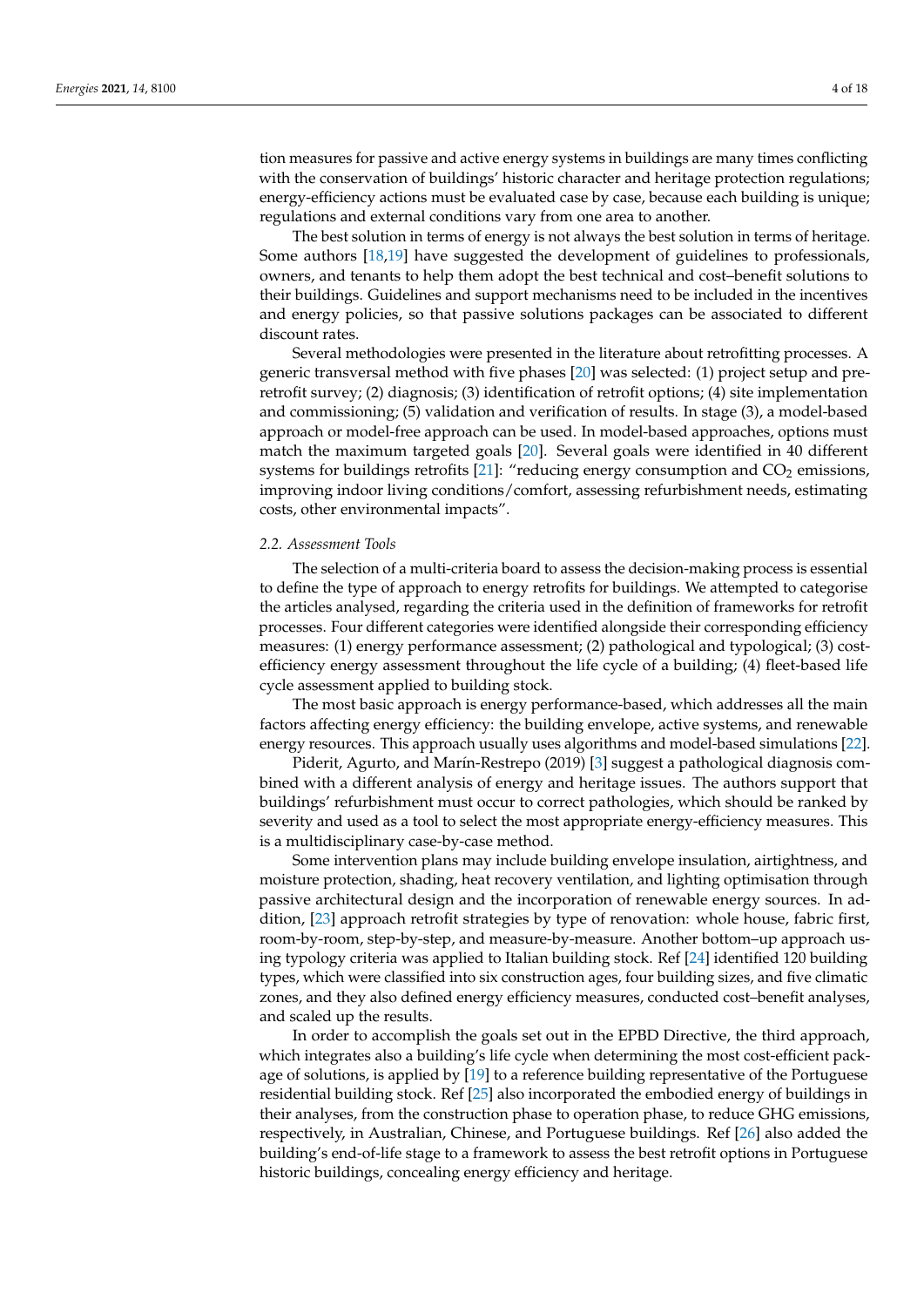The last one is a variation of the previously described life cycle approach, as it presents a fleet-based life cycle assessment applied to building stock, as it identified a gap in the connection between direct emissions in the operation stage and indirect emissions in the production, construction, and waste management phases [\[2\]](#page-14-1).

## *2.3. Deep Retrofits versus Non-Invasive Retrofits*

A deep retrofit of existing building stock is the strategy indicated by some authors to achieve long-term energy efficiency [\[18\]](#page-15-13).

Deep retrofits include not only improving a building's envelope but also optimising their basic infrastructures, such as heating, ventilation, and air-conditioning (HVAC) systems or domestic hot water (DHW) heating sources. However, energy efficiency is not an isolated criterion. If taking into account architectural and heritage constraints and the embodied energy of the buildings, other scenarios must be considered. If the goal is to improve existing conditions, life cycle assessment gains importance not only in a cost-effectiveness solution but also in  $CO<sub>2</sub>$  emissions. In replacement scenarios, 52.4% energy savings are achieved compared to light retrofitted (21.5%), but according to Barbiero and Grillenzoni (2019) [\[8\]](#page-15-3), 48.8% of light retrofits costs would be recovered in 30 years, whereas only 21.8% of costs would be recovered in deep renovations. Adaptive thermal comfort models (18–27  $\degree$ C) are compatible with light refurbishment of traditional buildings in Portugal [\[26\]](#page-15-21).

According to [\[24\]](#page-15-19), depending on the size of the building and its location, isolating the building's opaque envelope can be a more expensive measure for the total renovation budget than glazing. This happens not because of the cost of the material itself but because of the installation costs that must be added, such as scaffolding and labour, as well as the extent of the material use. However, the most satisfactory results, in terms of energy savings, have been associated with the refurbishment measures of the building envelope.

In the reviewed literature, some researchers recommend non-invasive retrofits rather than whole building deep renovations [\[18\]](#page-15-13). The implementation of packages of energyefficiency measures, without interfering with the building's intrinsic characteristics, as a result of a multi-criteria approaches, should be complemented with changes in behaviour and the building's operation, namely temperature setpoints and lighting.

In Jordan, optimising the building envelope by the external walls and roof can save 72% of the energy spent on the heating and cooling loads [\[27\]](#page-15-22). In 363 residential buildings in the region of Calabria, divided into two different groups (apartments and single houses), the retrofit strategy was to improve exterior walls and replace windows for more efficient ones, with an overall saving of  $770,392$  tCO<sub>2</sub>/year [\[28\]](#page-15-23). In Bernardas' Convent retrofit, in Lisbon, Martins and Carlos (2014) [\[29\]](#page-15-24) adopted an integrated conservation approach by assessing the impact of changing the form, function, and materials in the interior and preserving the authenticity of the exterior of the building. The attic was insulated, and exterior windows were replaced by others with identical design. In a brick building from 1902 at Vassar College in Poughkeepsie, New York, the authors decided to refurbish historic wood windows and install storm protection in order to respect the character of the building and adopt the best economic solution [\[18\]](#page-15-13). In the retrofit of the historic Zrenjanin brewery in Serbia, the external envelope was upgraded by insulating the inner face of external walls, eliminating thermal bridges, and introducing double glazing and external window protection. This intervention was limited to the external envelope in order to preserve the building's authenticity [\[7\]](#page-15-2). Another study was developed in a typical 1920s Swedish building [\[9\]](#page-15-4): a 1.5 storey, single-family house with wooden structure. Three degrees of intervention can be highlighted: reducing  $CO<sub>2</sub>$  emissions by 20% (by implementing a package of measures: heat pump, weather stripping, attic insulation, and adding a pane of glass to some of the windows); reducing  $50\%$  of  $CO<sub>2</sub>$  emissions (with the installation of a wood-pellet boiler, weather stripping, attic insulation, and external wall insulation) and saving 74% of energy, when taking in account life-cycle techno-economic optimisation (with the installation of a wood-pellet boiler, attic floor, wall, and crawl space insulation, and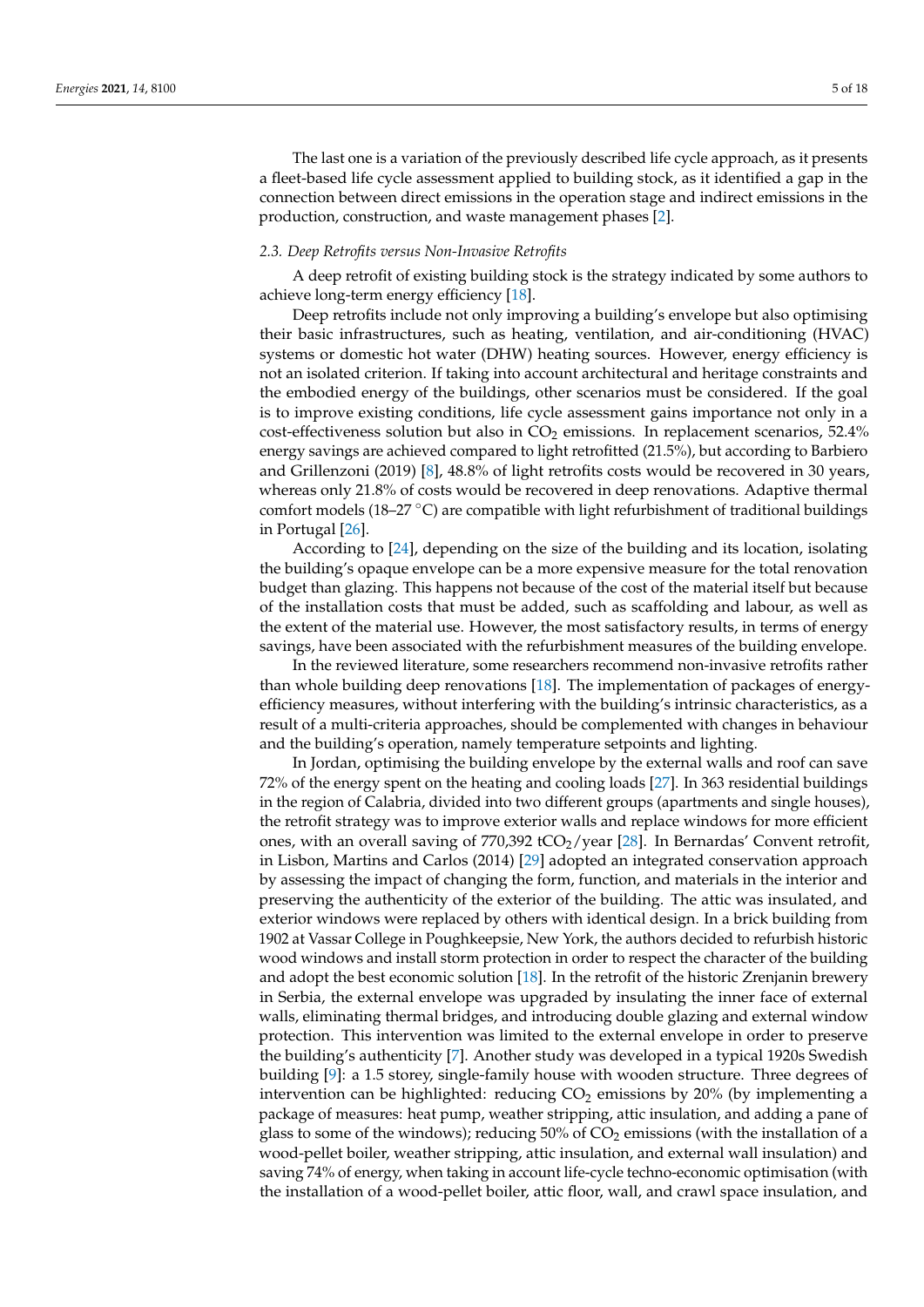window replacement). The author concluded that to reduce  $50\%$  or more  $CO<sub>2</sub>$  emissions, the appearance of the building would be affected. On the other hand, with the package of measures to save 74% of energy, the attic and crawl space would need regular monitoring because of risk of mould growth. In a case study office building located in Carbonia, Sardinia, a PV system was installed with some retrofit actions to reduce the payback time. The authors identified the most appropriate retrofit solutions, which were in line with governmental financing incentives. Although the retrofitting of the building envelope can be a good energy-efficiency solution, it has a very large payback time. Cost–benefit analyses determine that this is ineffective when considered isolated [\[17\]](#page-15-12).

Table [1](#page-6-0) provides an overview of the above-mentioned case studies, highlighting the criteria subjacent to the corresponding energy retrofit.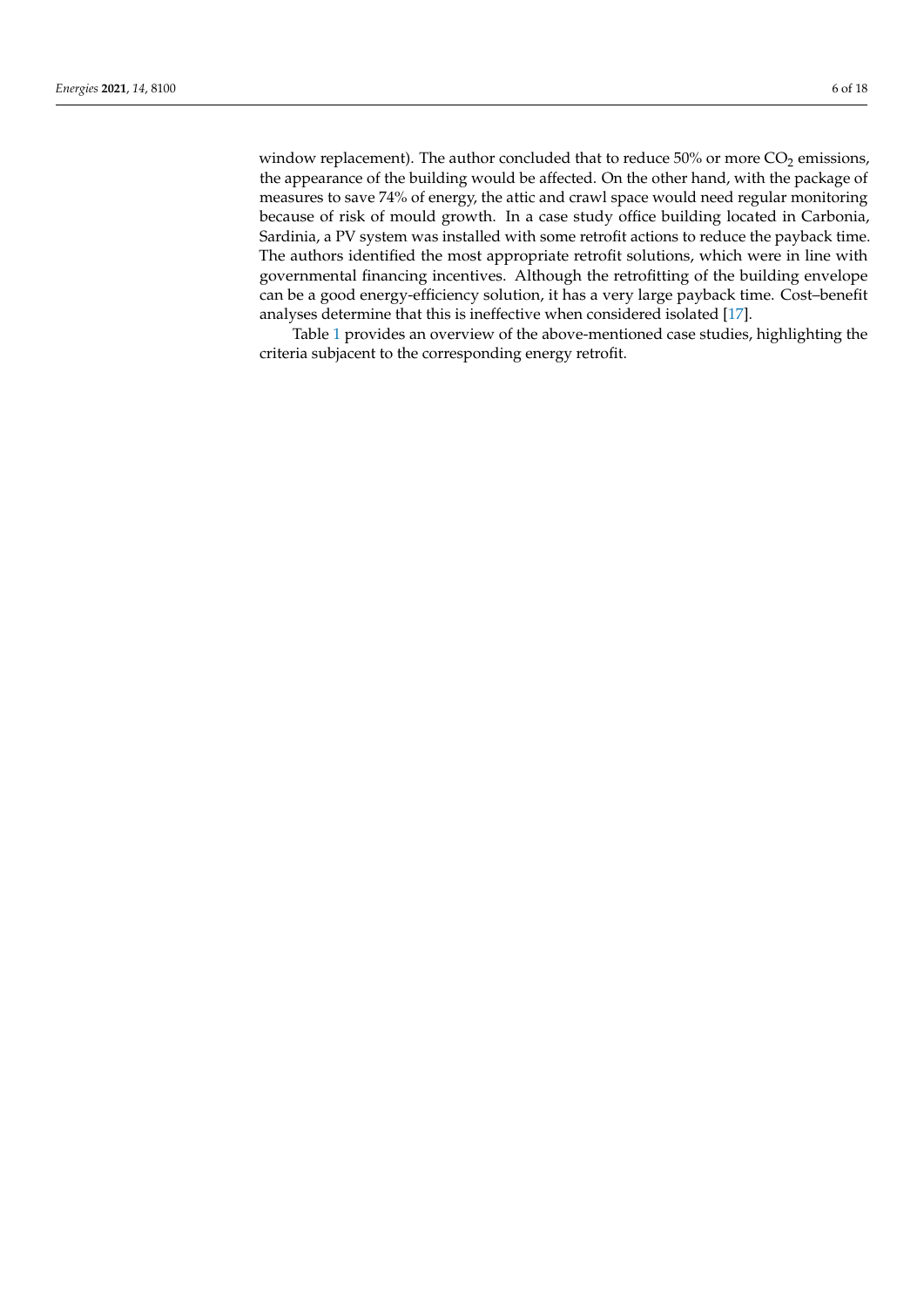<span id="page-6-0"></span>

| Case Study                                                  | Country       | Goal                                                                                        | Passive<br>System                                                                                                                | Active<br>System                        | <b>Results</b>                                                                                              | Criteria                                                                                                                      |
|-------------------------------------------------------------|---------------|---------------------------------------------------------------------------------------------|----------------------------------------------------------------------------------------------------------------------------------|-----------------------------------------|-------------------------------------------------------------------------------------------------------------|-------------------------------------------------------------------------------------------------------------------------------|
| Amman building stock [27]                                   | <b>Jordan</b> | improve energy efficiency                                                                   | building envelope optimised by<br>external walls and roof                                                                        |                                         | reduced 72% energy saving<br>on the heating and cooling<br>loads                                            | energy efficiency;<br>architectonic authenticity                                                                              |
| 363 residential buildings in<br>the region of Calabria [28] | Italy         | improve energy efficiency                                                                   | exterior walls improved; window<br>replacement                                                                                   |                                         | saved 770,392 tCO <sub>2</sub> /year                                                                        | energy efficiency;<br>architectonic authenticity                                                                              |
| Bernardas' Convent retrofit,<br>Lisbon $[29]$               | Portugal      | improve energy efficiency                                                                   | attic insulation: window<br>replacement by others with identical<br>design                                                       |                                         |                                                                                                             | energy efficiency;<br>architectonic authenticity;<br>change of function                                                       |
| 1902 building in Vassar<br>College [18]                     | <b>USA</b>    | improve energy efficiency                                                                   | refurbish historic wood windows<br>refurbished; storm protection<br>installed                                                    |                                         |                                                                                                             | energy efficiency;<br>architectonic authenticity;<br>best economic solution                                                   |
| Zrenjanin brewery [7]                                       | Serbia        | improve energy efficiency                                                                   | inner face of external walls<br>insulation; thermal bridges<br>elimination; new double glazing<br>and external window protection |                                         |                                                                                                             | energy efficiency;<br>architectonic authenticity                                                                              |
|                                                             |               | reduce CO <sub>2</sub> emissions by<br>20%                                                  | package of measures: weather<br>stripping; attic insulation; adding a<br>pane of glass to some of the<br>windows                 | installation of a heat pump             | reduced 20% of CO <sub>2</sub><br>emissions                                                                 |                                                                                                                               |
| Typical 1920s Swedish<br>building [9]                       | Sweden        | reduce 50% of CO <sub>2</sub><br>emissions                                                  | package of measures: weather<br>stripping; attic insulation; external<br>wall insulation                                         | installation of a wood-pellet<br>boiler | reduced 50% of CO <sub>2</sub><br>emissions; appearance of<br>the building affected                         | energy efficiency;<br>architectonic authenticity;<br>reducing CO <sub>2</sub> emissions                                       |
|                                                             |               | save 74% of energy, when<br>taking in account life-cycle<br>techno-economic<br>optimisation | attic floor, wall, and crawl space<br>insulation; window replacement                                                             | installation of a wood-pellet<br>boiler | saved 74% of energy; risk of<br>mould growth in the attic<br>and crawl space (regular<br>monitoring needed) |                                                                                                                               |
| Office building located in<br>Carbonia, Sardinia [17]       | Italy         | improve energy efficiency                                                                   | package of retrofit actions to reduce<br>the payback time                                                                        | installation of a PV system             |                                                                                                             | energy efficiency;<br>architectonic authenticity;<br>best economic solution<br>regarding governmental<br>financing incentives |

**Table 1.** Building energy retrofits and retrofits: multi-criteria decision.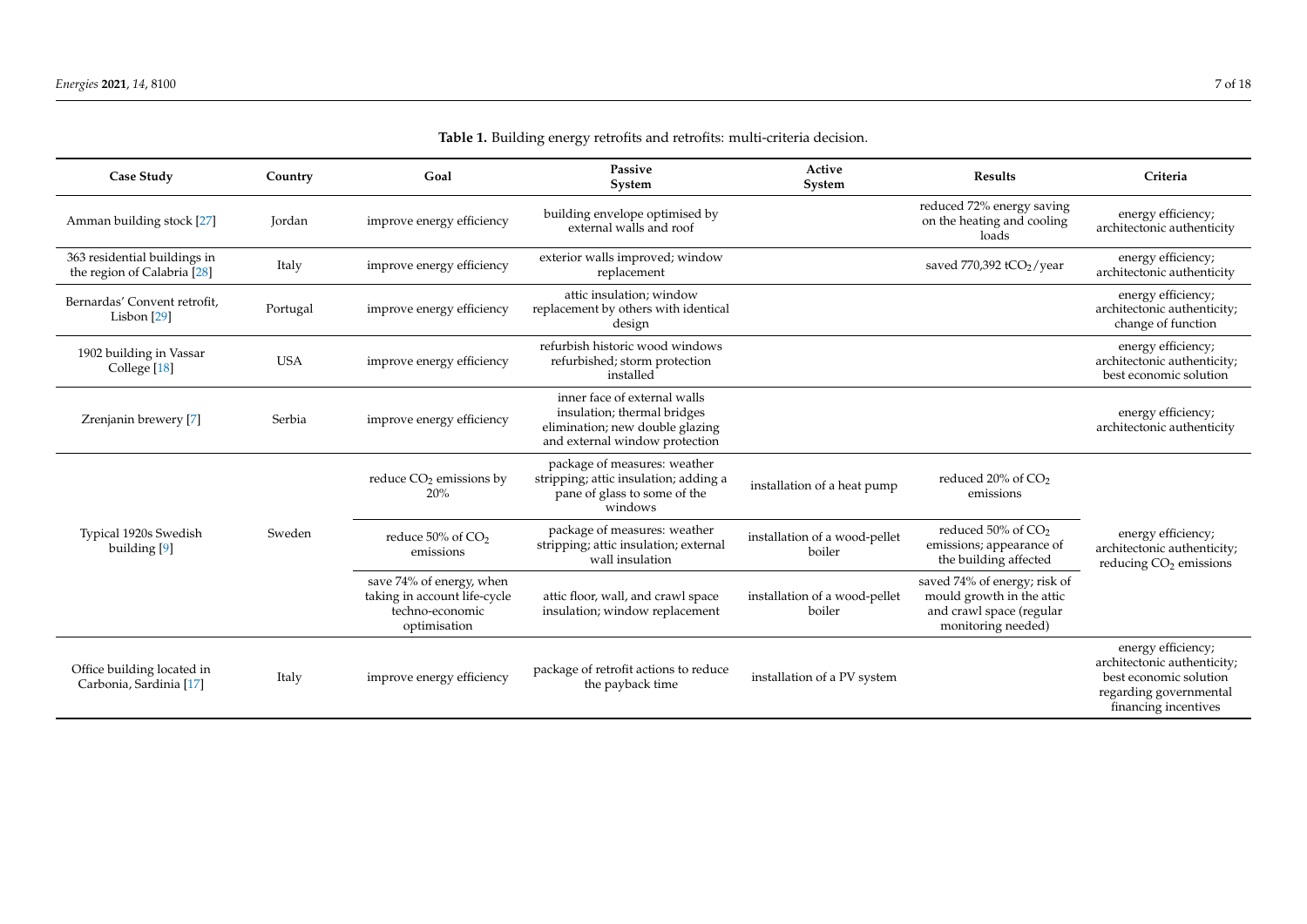# <span id="page-7-0"></span>**3. Energy Efficiency in Building Design**

ZEB technologies can be divided into passive systems, active generation energy systems, and energy-efficient building service systems [\[1\]](#page-14-0). Passive systems regard the building's envelope and decrease energy consumption, while active systems comprehend efficient and renewable energy generation techniques, both in the form of heat and electricity [\[8\]](#page-15-3). The efficiency of building systems can also be achieved by control and management strategies during operation.

#### *3.1. Passive Systems*

Passive systems can be responsible for reducing an energy demand up to 90%, even if the initial investment can increase the cost of the building, the energy saving through its lifespan can make the return of the initial investment profitable [\[1\]](#page-14-0).

We currently spend most of our time indoors, which increases the demand of heating and cooling of indoor spaces. Due to this, "improving building envelopes is crucial for reducing energy usage and  $CO<sub>2</sub>$  emissions with the trend in global warming. Advanced designs of building envelopes could reduce heating and cooling loads by 40%. Air-sealing systems and highly insulated windows are the two most cost-effective technologies for reducing space heating and cooling demands" [\[1\]](#page-14-0).

The building envelope can refer to improvements or the addition of insulation, the introduction of heat-insulation doors and new window fixtures, colours used in the external building, shade system, solar films on glasses, qualities of cavities, exchanging clay tiles with innovative reflective, cool tiles, adaptive thermal comfort models, and building shaping [\[1\]](#page-14-0).

These systems involve improving structures envelopes, by lessening thermal transmittances (U-value ratio) joined with uninvolved passive warming or cooling systems. Diminishing thermal transmittances can be accomplished with thermal insulation improvement and low U-values fenestration, together with the decrease in window-to-wall proportion [\[30\]](#page-15-32). Bringing down the U-values to reduce the warmth increase/decrease is a minimal effort arrangement [\[31\]](#page-15-33). In any case, it is better under the low atmosphere and in envelope–load commanded structures. When considering energy-saving glazing innovations, it is essential to find the harmony between sun gains and daylight [\[32\]](#page-15-34).

Thermal insulating plaster is an excellent example of a non-invasive technique for improving insulation, which can be applied to the inside of the building's envelope (Bianco et al., 2015), without compromising existing architectonic elements, such as stone masonry trims. The use of thermal insulating plaster can decrease the annual percent for energy demand (Bianco et al., 2015). Whenever technically and architectonically viable, the use of External Thermal Insulation Composite Systems (ETICS) in building envelopes is a more effective measure, which can be used to give thermal protection to a structure when there is a need to expand the thermal performance of an existing wall or to update the insulating layer by decreasing the thermal bridges. The optimal insulation thickness for building walls has been studied by several authors [\[33](#page-15-35)-35]. Depending on the thickness of thermal insulation, the implementation of ETICS, in terms of increasing the economic value, was analysed in [\[36\]](#page-16-1) under three criteria: profitability indicator; net present value; and payback period. It was proved that the payback period would be two years after the initial cost; the use of optimum thickness of thermal insulation increased the net present value, and it showed a profitability over 20 (in a scale 0 to 21).

Windows and glazing areas have a significant impact on a building's energy consumption [\[37\]](#page-16-2) not only in terms of thermal and visual comfort but also in air-tightness. Moreover, they can represent, in some cases, a large area of the building envelopes that have high window-to-wall-ratios. According to Yousefi et al. (2020) [\[38\]](#page-16-3), a building's energy consumption can rise about 40% only by changing the window-to-wall ratio from 0.15 to 0.75. In fact, as an example, air leakage is reduced when replacing windows with air-sealing technologies [\[39\]](#page-16-4) and single-glazing layers windows' U-values (a measure of how effective a material is as an insulator) can be three times higher than double glazing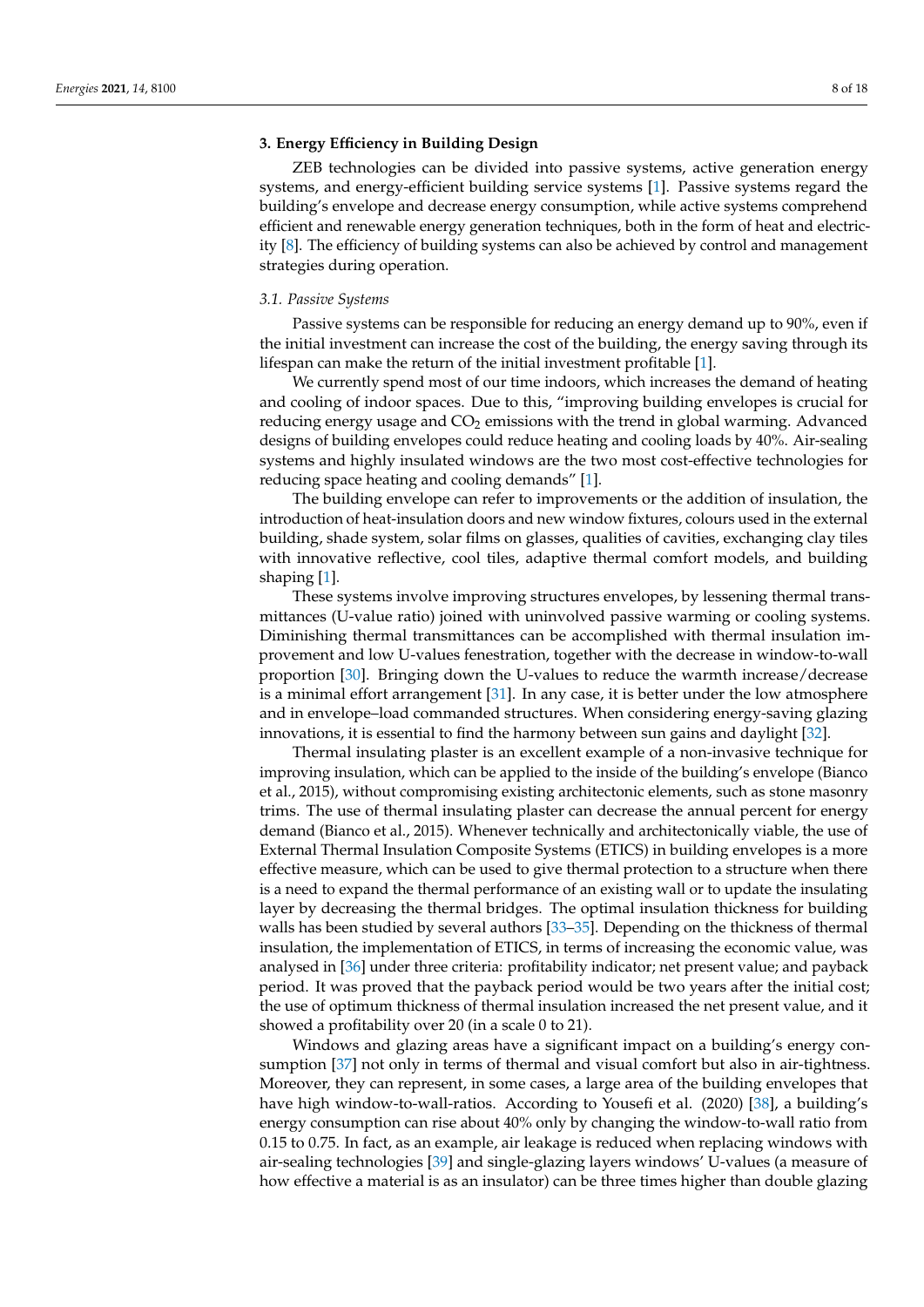windows [\[40\]](#page-16-5). In hot climates, replacing single by triple Low-e glazing (vacuum glazing with low-emissivity) can reduce cooling loads up to  $31\%$  [ $41,42$ ]. When choosing the appropriate retrofit measures regarding windows, glazing technologies and colours must be pondered in order to have a corrected balance between natural light and thermal comfort.

Natural light can be maximized through the placement of windows and other openings but also by calculating the correct dimensions of these openings. The use of reflective surfaces can also help the distribution of light inside a building. The use of natural light can increase the performance of the energy used and decrease the use of artificial lighting [\[32\]](#page-15-34).

The consumption of artificial lighting is responsible for 14% of electrical consumption in Europe and 19% worldwide [\[32\]](#page-15-34). Fenestration is a fundamental factor for both visual connection and cooling loads in building conditions. To correctly choose the optimal glazing area and systems, there should be considered a balance between daylight and solar gains and, consequently, an optimal dimensioning of the window-to-wall ratio. The proper use of daylight in cooling-dominated buildings can reduce the electrical energy consumption for lighting and cooling systems, and at the same time, it can improve the visual and thermal comfort of the inside areas [\[32\]](#page-15-34). To minimize heating losses in the building, it is also important to use low U-value materials in windows. Vacuum glazing with low emissivity (Low-E), dynamic glazing, and electrochromic glass are some examples of the latest energy-saving innovations. Electrochromic glass is an electronically tintable glass utilized for exterior windows, which can be legitimately constrained by building tenants. It is well known for its capacity to improve inhabitant comfort, boost access to light and open outdoor views, lessen vitality costs, and give drafting technicians more structure opportunities. Electrochromic glass is a useful solutions for structures that need to reduce energy cost and where daylight is a challenge; by use of a correct zoning, it can control the glare without reducing the outside views [\[43\]](#page-16-8).

Passive heating and cooling systems look towards the bioclimatic architecture and use principles that include the climate of the zone, amount of sun in the plot, orientation of the building, incorporation of cool coatings, control of solar gains, electrochromic glazing, and the introduction of green roofs.

The incorporation of control of solar gains is one of the essential technologies to apply passive heating. One example is the Trombe Walls [\[1\]](#page-14-0), which diminishes the need to warm the building by utilizing conventional strategies, for example, heaters or other space radiators, decreasing the amount of energy to warm the building. A study conducted in Tehran shows that the use of Trombe Walls can actually reduce the energy load by up to 42% in a large room  $[44]$ .

Passive thermal energy storage is another practical approach for building thermal control that primarily relies on latent heat storage and release by a building's thermal mass or Phase-Change Materials (PCMs) [\[1\]](#page-14-0).

Passive thermal energy storage can be structured to boost their effect on a particular building design target, for example, reducing the indoor temperature by storage and lately release heat and cold in the building. Thermal Energy Storage (TES) [\[45\]](#page-16-10) uses the thermal mass or phase-change materials to optimally reduce space heating and cooling energy consumption. It is crucial to identify a design objective, since it can result in optimal designs. Bastien and Athienitis (2018) [\[46\]](#page-16-11) compare several design concepts and identify the most efficient ones, taking into account the potential design targets for thermal mass design and the most appropriate metrics for isolated gain spaces, such as solaria and greenhouses.

Passive cooling can assist the building by keeping it agreeable all through summer without utilizing a forced mechanical system. Usually, these systems take into consideration ventilation, ground cooling, shading, and green roofs. This system works by utilizing shade and protection to keep heat out the building in summer, utilizing heat-storing materials, for example, cement to retain heat, or utilizing breeze and air development inside of the building to keep it cold. Night-time building ventilation diminishes cooling loads by temperature differences among day and night in the summer [\[47\]](#page-16-12).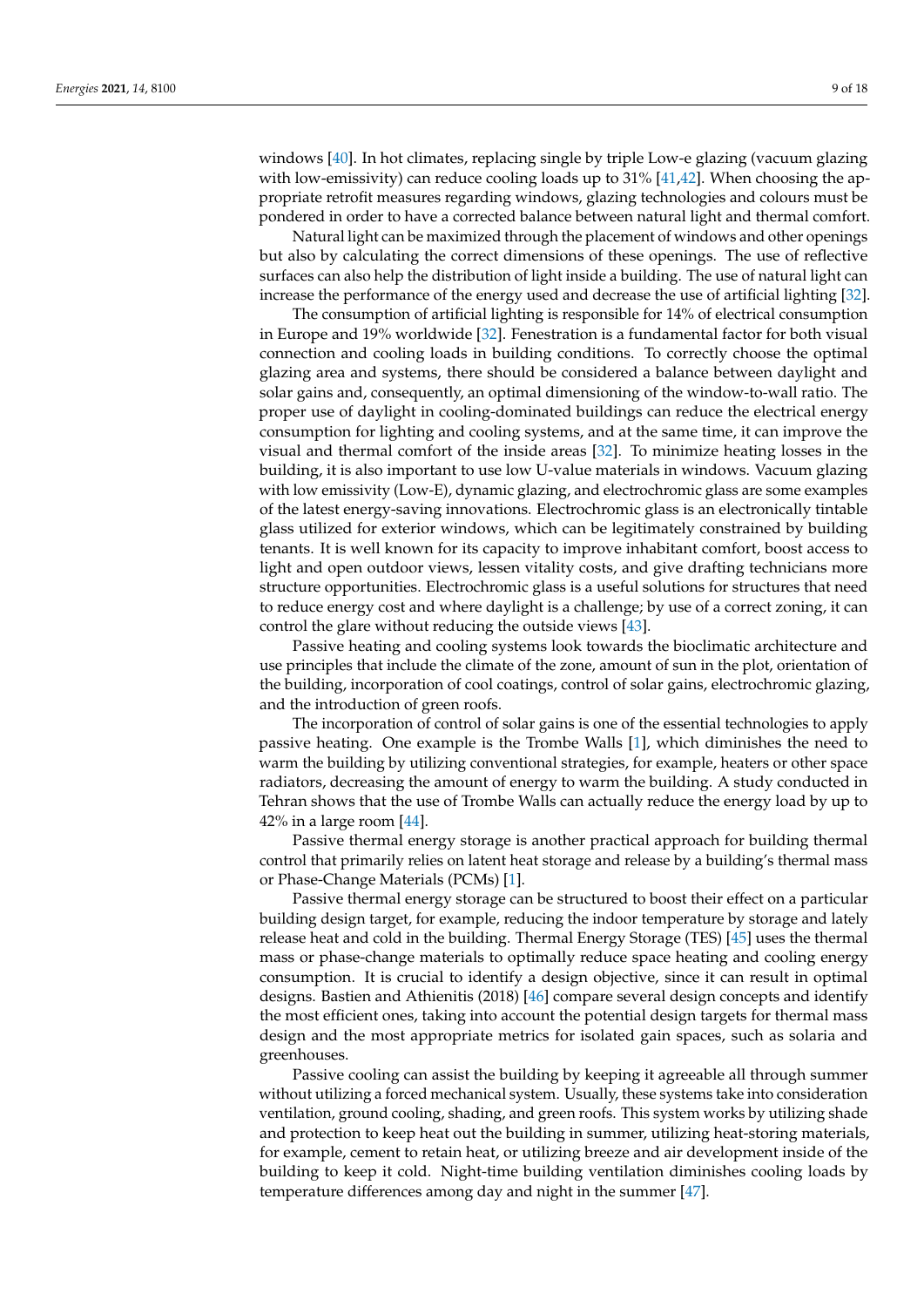Earth-to-Air Heat Exchangers (EAHE) is a promising system that can adequately be utilized to decrease the heating/cooling load of a structure by preheating the air in winter and the other way around in summer, and the systems form an underground cooling system that creates cold air by recirculating the air in the underground pipes [\[48\]](#page-16-13).

Cold ventilated air through green rooftops can provide several features in a building, such as producing the filtration of contaminated air in urban conditions, absorbing rainwater, and minimizing the building's energy consumption by thermal reduction and energy conservation. It can also create a habitat for wildlife as well as more space for recreation, improve the microclimate and lower air temperatures, mitigate the heat island effect, and provide shading and protection from solar radiation. Spala et al. (2008) argue that green roofs can be categorised in two ways. The first one takes into consideration the larger territorial stratum to embrace a larger number and variety of plant species, which results in disadvantage due to the need for maintenance: this category is called intensive. The second category, called extensive, is characterised by a smaller territorial stratum, which demands less maintenance. In Athens, a study on green roof systems emphasises that the impact on the energy demand during the winter period is not significant [\[49\]](#page-16-14).

Natural ventilation is one other factor to take into consideration while designing a building to achieve a high-performance energy efficiency. This feature enables proper ventilation, avoiding in this way the need for mechanical ventilation devices, increasing the ventilation rate. In office buildings, the proper use and control of natural ventilation can save up to 44 kWh/ $m^2$  per year in cooling net energy in Stuttgart, Turin and Istanbul [\[50\]](#page-16-15).

# *3.2. Active Systems and Building Service Systems*

Although NZEBs are always equipped with an advanced HVAC system and energyefficient ventilation strategies [\[51\]](#page-16-16), sometimes, it is not possible to install new HVAC systems or totally remodel existing ones, if not taking deep retrofits, especially when there are architectonic or heritage constraints [\[52\]](#page-16-17). However, it is feasible to upgrade existing active systems by changing equipment or adding renewable energy generation systems as heating and/or cooling sources. Some sources of renewable energy comprise not just solar energy but also geothermal, aerothermal, hydrothermal energies, and bioenergy (clean bioenergy) [\[1\]](#page-14-0).

Regarding solar energy, Photovoltaic modules (PV), Building-Integrated Photovoltaics (BIPV), Photovoltaic–Thermal (PV-T), Photovoltaic Materials (PV-M), and Third Generation Photovoltaics (3GPV) were the reviewed technologies. Photovoltaic technology is divided into two groups. The Crystalline Silicon (c-Si) group includes polycrystalline cells (14–18% efficiency) and monocrystalline cells (16–24% efficiency) [\[53\]](#page-16-18). This technology is the most effective and reliable. Amorphous silicon cells or thin-film silicon cells (TFSC) have a lower thickness but also a lower efficiency (4–10%). However, TFSC provide a wide range of application possibilities in different materials.

The four main options for building integration of PV modules are on sloped roofs, flat roofs, facades, and shading systems. PV modules are independent structures installed above a building's exterior envelope. Usually, their architectonic integration does not meet the designers' goals. BIPV are part of the building's envelope, acting as a material that generates power. They are architectonically integrated but less efficient than PV modules. Their durability and mechanical and hygrometric characteristics must also be taken into account. BIPV and PV modules need a gap underneath to control temperature performance [\[53,](#page-16-18)[54\]](#page-16-19). Integrated modules with small-scale solar cooling applications are also being developed [\[55\]](#page-16-20).

PV-T converts solar energy simultaneously in electricity and heat through the absorption by a thermal fluid, of heat dissipated, which can be used for domestic hot water. A solar-assisted heat pump is also referred by Aledo and Quiles (2016) [\[56\]](#page-16-21) as a more efficient system. PV-M are construction elements produced by materials companies that can be used in building envelopes, shading, or lighting and produce electricity. However, ac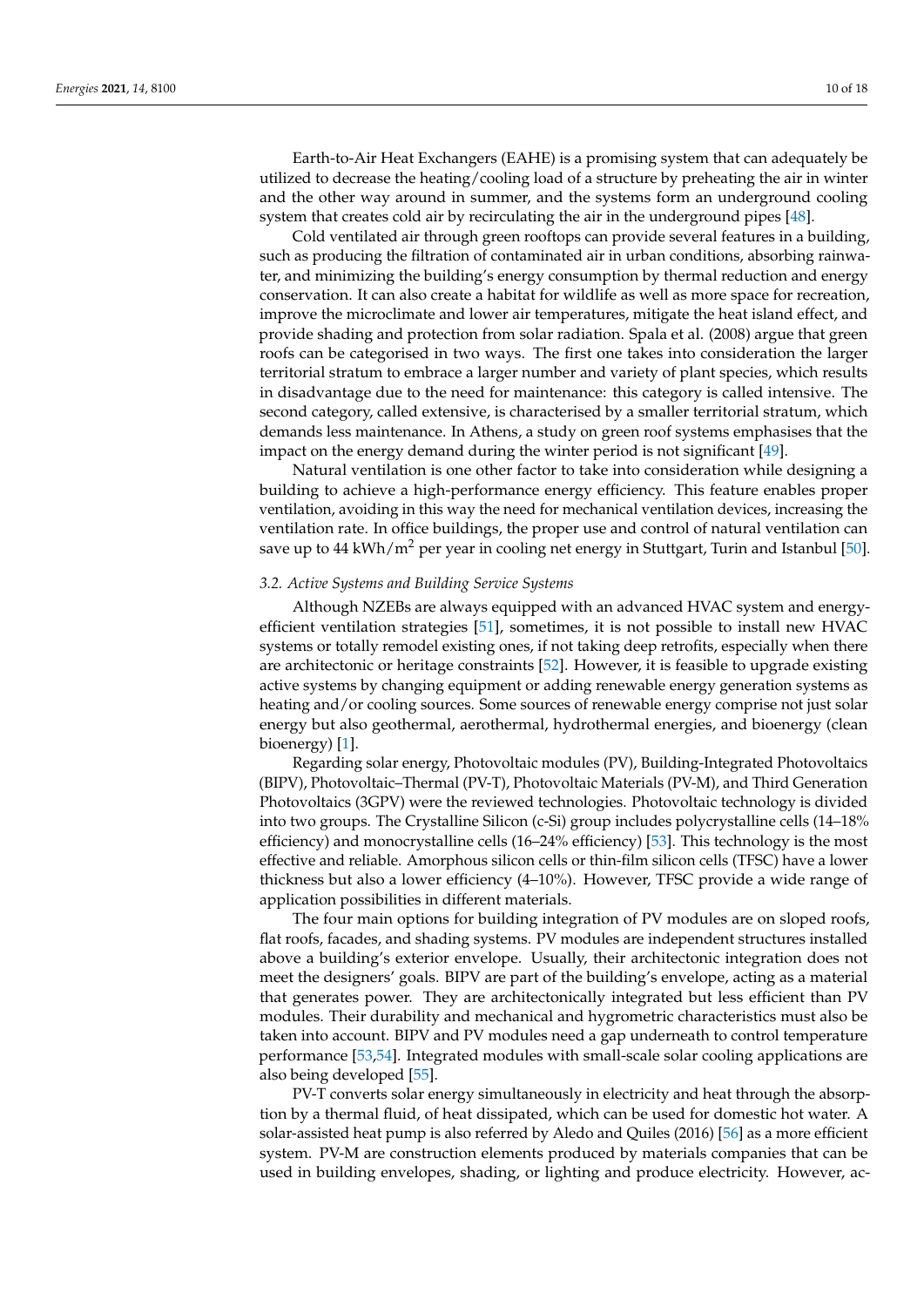cording to the same author, power conversion decreases in these [\[54\]](#page-16-19). Polyurethane-based thickness-insensitive spectrally selective (TISS) paints are an example of PV-M [\[57\]](#page-16-22).

3GPV include dye-sensitised solar cells (DSSC), organic photovoltaics (OPV), and lead halide-based perovskite solar cells [\[58\]](#page-16-23). These are low-cost solutions, because they are produced with mixtures of materials dissolved in organic solvents. They are flexible, lightweight, use printing technologies, and can be applied vertically in walls and windows, offering a high architectonic integration in buildings.

Photovoltaic technology should also be linked to energy storage systems to reduce the energy consumed from the grid. Solar energy is a cost-efficient active energy system that can be installed in existing buildings with proper existing architectonic solutions for its integration. St. Barnabas Church roof, at Hove, is an example of solar energy integration [\[59\]](#page-16-24). Four solar systems were analysed in the design stage: PV modules (monocrystalline), TFSC, BIPV, and OPV. As OPV generated around 9 MWh, compared to 60 MWh of PV modules [\[59\]](#page-16-24), it was not considered. Among the three technology options, solar tiles/slate are the most preferred when considering visual impact and heritage values but are simultaneously the last preferred if economic benefit and net GHG emission savings are considered. Monocrystalline technology is the most preferred option, when considering those two factors. Additionally, a battery storage should be considered, because there is a high electricity consumption in the evenings. As there is a significant heating demand in spring and winter, the electricity generated should be also used for heating, combined with roof insulation.

Wind energy is less predictable than solar energy and also less architectonically integrable; therefore, it is less likely to be considered in retrofit operations. There are three types of wind turbines for buildings: horizontal axial wind turbines, vertical axial Darrieus, and Savonius turbines [\[1\]](#page-14-0).

Ground source heat pumps (GSHP) use the earth's temperature both as a heating and cooling source. The geothermal energy in buildings has a better performance in balanced climates [\[1\]](#page-14-0). According to Belussi et al. (2019) [\[55\]](#page-16-20), air-to-water technology shall be evaluated in building retrofits, because air exists everywhere, with a potential energy saving between 20% and 40%. Bioenergy's source is waste products from agriculture and forests, which can be used for power, cooling, and heating. Bioenergy reduces  $CO<sub>2</sub>$  emissions and improves economic savings by reusing waste. Bioenergy systems should be design together with proper ventilation systems due to particles from biomass combustion [\[55\]](#page-16-20).

In summary, according to the reviewed literature and, from an architecture perspective, heat pumps, combined with PV, are the most cost-effective and realistic options for existing buildings in dense European cities such as Lisbon. That is why the authors gave more importance to this technology. Geothermal energy is a more expensive [\[9\]](#page-15-4) and difficult technology to implement in an urban context, due to the lack of unbuilt and permeable areas [\[55\]](#page-16-20).

#### *3.3. Control and Management Strategies*

The Building Automation System (BAS) and Building Management System (BEM) are tools for managing and controlling central buildings central systems such as HVAC, domestic hot water, indoor temperature, lighting, shading, and appliances. According to Belussi et al. (2019) [\[55\]](#page-16-20), 40% energy savings can be reached if using control technologies in HVAC. These automation systems can also be used to connect to the grid through the Internet of Things and smart devices.

#### <span id="page-10-0"></span>**4. Optimisation Processes**

In the 20th century, building performance has become a big concern due to the environmental challenges and the rise of sustainable ideas in construction. To evaluate building performance and enhance interactions between stakeholders in the design process, some optimisation procedures have been implemented. They consist essentially in certification programs, which take into consideration efficiency performance issues and establish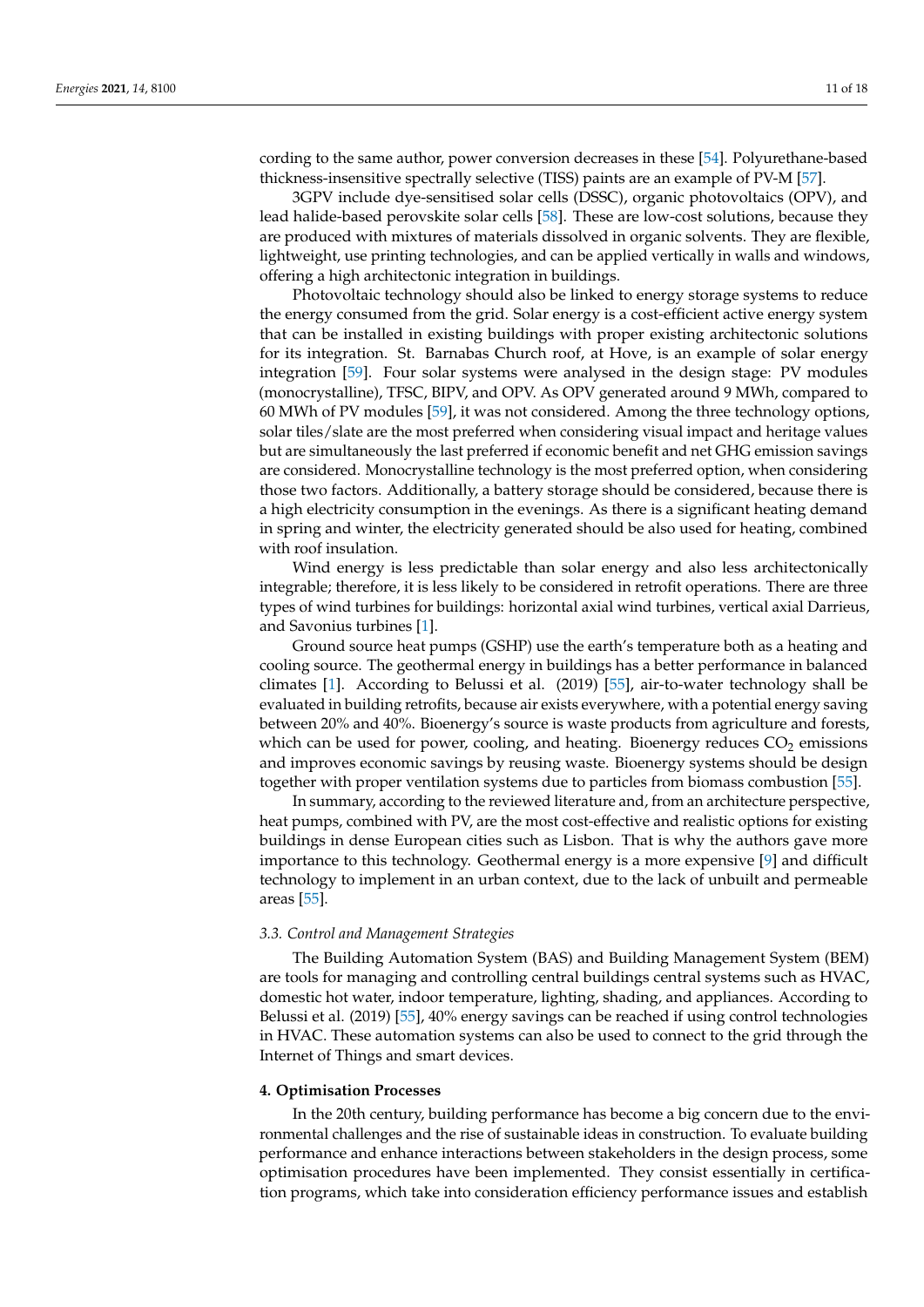standards to develop green buildings, and they also encourage architects, engineers, construction companies, and stakeholders to go towards a more sustainable design and higher performance construction type of building.

The use of optimisation processes is essential for organising operations and designing a project that wants to achieve better performance and final utilisation. The main goal of this procedure is to minimise costs and maximise the efficiency of the building. Indeed, once it is used in an early stage, the design phase of a project, it has the ability to reduce costs and create more efficient solutions that would not have such a big impact on the overall project costs [\[60\]](#page-16-25).

## *4.1. Performance-Based Architectural Design*

The idea of performance-based architectural design was developed in the 1970s by Negroponte. He proposes in his book, "The Architecture Machine," a new approach for architecture design performance. He would consider three variables to achieve an optimal design: generation, evaluation, and adaptation. In the generation phase, the environment would be the main focus; In the evaluation phase, he would look at the various aspects of the project design, and then, in the adaptation phase, the different possibilities of this final uses of the building would be outlined [\[61\]](#page-16-26).

The process of performance-based architectural design should interrogate and debate the decisions, taking in more consideration the different needs, and not isolate the design process, as a single act for architects. Each design should be unique and sensitive to the place where it is located but also account for environmental, social, and economic aspects, including a whole life cycle costing analysis. To solve all the performance problems of a building, from the standpoint of sustainability, comfort, and safety for all who inhabit or use it, architects could use optimisation processes in the design process as a way to better identify solutions [\[62\]](#page-16-27).

To better understand how to achieve performance in architecture design and how to integrate optimisation processes into the design process, we should identify the main performance issues. Those performance issues are mentioned in many green building standards and can be categorised into three main performance issues: structural, physical environment, and aesthetic and cultural [\[62\]](#page-16-27).

Structural performance looks towards the safety that structures provide to the users of buildings, which should take into consideration the impact of the structure in terms of the life cycles of buildings. The performance of the physical environment ensures the best conditions in terms of comfort and quality of habitability indoor and outdoor of the structure obtained by maximising all the crucial factors for the building. In the study of physical environment performance, it includes solar, thermal, moisture, acoustics lighting, wind and air, energy, and others, and those are now becoming the primary focus on designing a project. In fact, before the global awakening for climates change, there were secondary concerns on the creative process. These are the mains concerns to achieve world efficiency certification.

Hamdy et al. (2013) [\[63\]](#page-16-28) used a performance simulation-based optimisation algorithm to design a Net Zero Energy Building (N-ZEB) that considers a case study of a single-family house in Finland. A diversity of options is explored in terms of design to an optimal combination between economic viabilities and environmental concerns.

Bre et al. (2016) [\[64\]](#page-17-0) developed a performance-based architectural design to improve energy efficiency and thermal comfort in a building located in the Argentine Littoral region. The study focused on the building envelope and showed that the optimal design improved thermal comfort by 95% and energy performance by 82% for the use of air-conditioned systems.

The expanding affirmation and understanding that the way to sustainability goes through the more extensive setting of the urban condition prompted the ongoing advancement of a few worldwide manageability evaluation frameworks on the local level. These can be isolated into two principal classifications. The first incorporates the frameworks that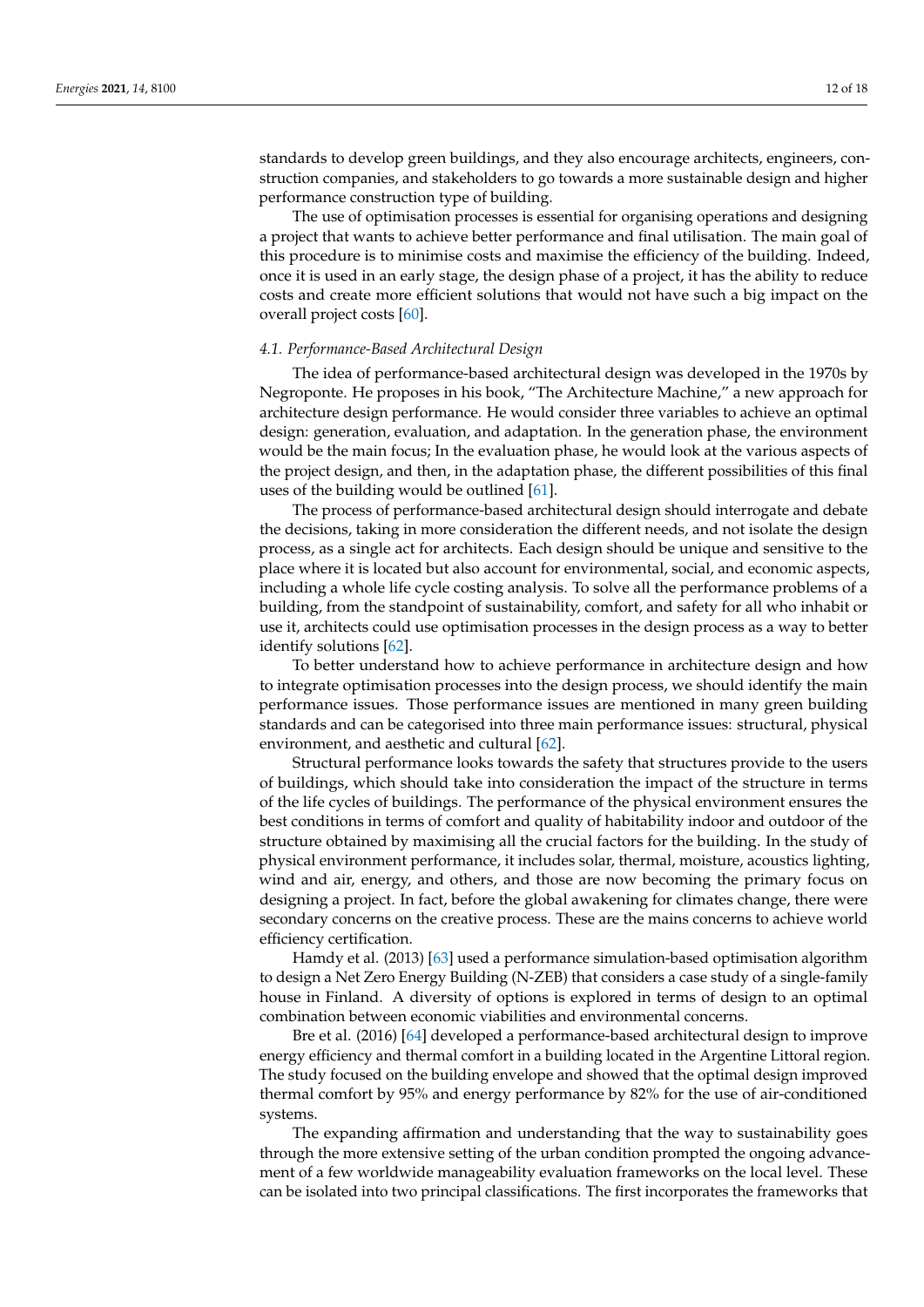rose out of existing structures and built up outsider evaluation and confirmation frameworks for them. This approach is based on expert and input knowledge, which can come from national or international institutes, such as the U.S. Green Buildings Council (USGBC) and Building Research Establishment Environmental Assessment Method (BREEAM). The subsequent class incorporates the frameworks implanted into neighbourhood-scale plans and maintainability activities proposed to be utilised as arranging and basic leadership bolster instruments (first gathering and second-party appraisal frameworks). This can be simplified in Certification Systems and Decision Support Tools [\[65\]](#page-17-1).

# *4.2. Multi-Objective Optimisation*

According to Ascione, Bianco, Mauro, and Vanoli (2019) [\[66\]](#page-17-2), the multi-objective optimisation processes is a complex process and requires a vast set of variables that can be subcategorised into two groups. The first group comprises the design variables that address the building envelope and geometry and the integration of active systems. The second one comprises the objective functions that integrate the environmental, economic, energy, and comfort indicators. Those processes and tools are aimed to calculate and analyse the performance of a building.

Azari et al. (2016) [\[67\]](#page-17-3) used a multi-objective optimisation algorithm that intended to minimise energy demand by integrating the life cycle of building components. The results from the multi-objective optimisation algorithm show that the ideal design scenario for a building located in Washington should incorporate fiberglass-framed triple-glazed window in 60% of the window-to-wall ratio in the south facades.

Gossard et al. (2013) [\[68\]](#page-17-4) proposed a multi-objective optimisation obtained by an algorithm and data collected by an artificial network. The authors decided to categorise energy performance in dwellings with two criteria of optimisation: the annual energy consumption and the summer comfort degree. The algorithm has the job of giving quick and very precise evaluations of the objective functions, while the multi-objective is utilised to locate the most appropriate solution to thermophysical building external walls.

Ferrara et al. (2014) [\[69\]](#page-17-5) proposed a strong strategy for overseeing a high number of simulation models, comparing the relation between the design variables and the conceptual design of N-ZEBs, to find the ideal one. The results show that finding an optimal solution reduces energy demand by 20% after incorporating N-ZEB's design principles.

Abdallah et al. (2015) [\[70\]](#page-17-6) built up a system for limiting the energy demand and  $CO<sub>2</sub>$ emissions of the existing building. The authors used the quick energy simulation tool to identify the optimal retrofit of energy systems, integrating renewable energy sources (RESs), solar thermal systems, and photovoltaics. This tool requires the input of design variables and objective functions, and the output would be several design alternatives that are suitable for achieving energy conservation.

Mostavi et al. (2017) [\[71\]](#page-17-7) proposed a multi-objective optimisation model for minimising life cycle cost and  $CO<sub>2</sub>$  emissions and improving the thermal comfort of the buildings. Schito et al. (2018) [\[72\]](#page-17-8) also used a multi-objective analysis to increase energy efficiency and thermal comfort as well as preserve artwork for the case study in a museum in Italy. Wu and Cervera (2017) [\[73\]](#page-17-9) reduce the life cycle costs and life cycle emissions of GHGs by also using the multi-objective optimisation in the whole building energy retrofit.

## *4.3. Building Information Modelling (BIM)*

The incorporation of the design process and computer tools such as BIM into the design phase of a project enables architects and engineers to analyse its performance rapidly and then better achieve higher results of building efficiency. The integration of this tool and process also influences the operational phase of a building by giving more information about the life cycle energy and cost of the building [\[74\]](#page-17-10).

This wide range of solutions created by these tools has saved time and effort in the architecture job, creating space for developing new solutions. BIM simulation results were not possible to be used for a long time, as it would increase the initial cost of the project,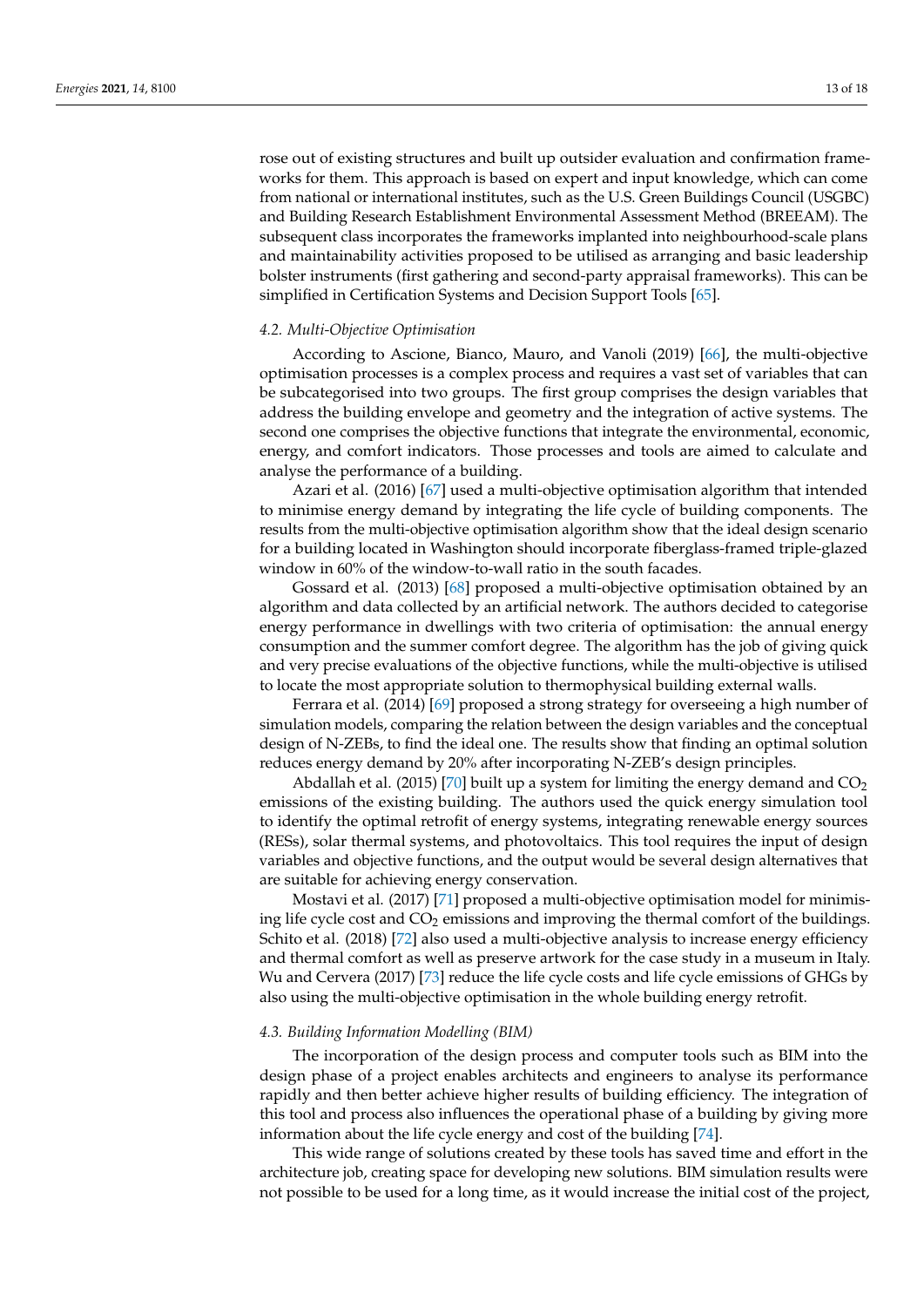since the technologies available at the time were not enough to develop a model that could calculate and analyse the performance of the building [\[75\]](#page-17-11).

BIM has been playing an essential role in achieving better and more capable building efficiency, since "sustainable design analysis could be referred to as rapid and quantifiable feedback on diverse, sustainable alternatives and 'what if' questions posed by a design team and client during the early stages of the project." [\[76\]](#page-17-12). In addition, a good approach that would help to establish the standards for a more integrative design, is a chronologic design [\[77\]](#page-17-13) that looks to the following aspects:

- Understanding climate, culture, and place;
- Understanding the building typology;
- Reducing the resource consumption need;
- Using free local resources and natural systems;
- Using efficient human-made systems;
- Applying renewable energy generation systems;
- Offsetting negative impacts.

These programs and tools aim to transform how we think about every single act of design and construction as an opportunity to positively impact and integrate the different building retrofits and energy efficiency conditions in order to obtain a more cohesive sustainable building.

Even today, although there are plenty of simulation programs created to help architecture design, the process is still relatively new, and it requires a sophisticated software solution that architects are not fully involved in. Even so, many programs were designed to achieve a high-performance-based architecture, such as Integrated Environmental Solutions©, Autodesk ©Revit, Ecotect, Vasari, and Green Building Studio, Graphisoft © EcoDesigner STAR, etc. [\[60\]](#page-16-25).

Gou et al. (2018) [\[78\]](#page-17-14) used three programs to minimise energy demand and maximise thermal comfort. These programs were EnergyPlus [\[79\]](#page-17-15), MATLAB<sup>®</sup> [\[80\]](#page-17-16), and SIMLAB [\[81\]](#page-17-17). The optimisation process was created in three steps: defining objective and variables functions, sensitivity analysis of variables, and multi-objective optimisation. In addition, Bamdad et al. (2018) [\[82\]](#page-17-18) used EnergyPlus to analyse energy demand and developed new scenarios to internal loads and infiltration rate.

Smarra et al. (2018) [\[83\]](#page-17-19) also used EnergyPlus [\[79\]](#page-17-15) and MATLAB® [\[80\]](#page-17-16) programs to adjust energy demand and thermal comfort by using historical building data. It has been applied to different case studies in order to highlight the efficiency and robustness of the envelope. Li and Wen (2017) [\[84\]](#page-17-20) also used the same two programs above and GenOpt to develop an optimisation based on the energy performance improvement of residential buildings.

García Kerdan et al. (2017) [\[85\]](#page-17-21) used a new simulation tool to improve energy and exergy use as well as Exergy destruction. This tool, called ExRET-Opt, enables performing multi-objective optimisation based with multi-variables. In this paper, the results show that the implementation of this tool can strongly improve the design of building retrofit. A simulation-based optimisation was used by Delgarm et al. (2016) [\[86\]](#page-17-22) to reduce cooling and lighting energy demand in a case study in Iran. To achieve this result, five different programs were used (EnergyPlus [\[79\]](#page-17-15), MATLAB® [\[80\]](#page-17-16), and jEPlus).

# **5. Conclusions**

This paper offers a literature review about energy-efficiency measures to be taken in account when retrofitting existing buildings, in a holistic approach, from the point of view of the architect, considering, but not compromising, their architectonic and constructive characteristics. The renovation process was analysed as a whole, from public policies to construction works, together with specific retrofit actions, highlighting directions to optimisation.

In conclusion, a multi-criteria decision analysis should be performed to assess the energy efficiency in building retrofits, considering location and climate, operational energy,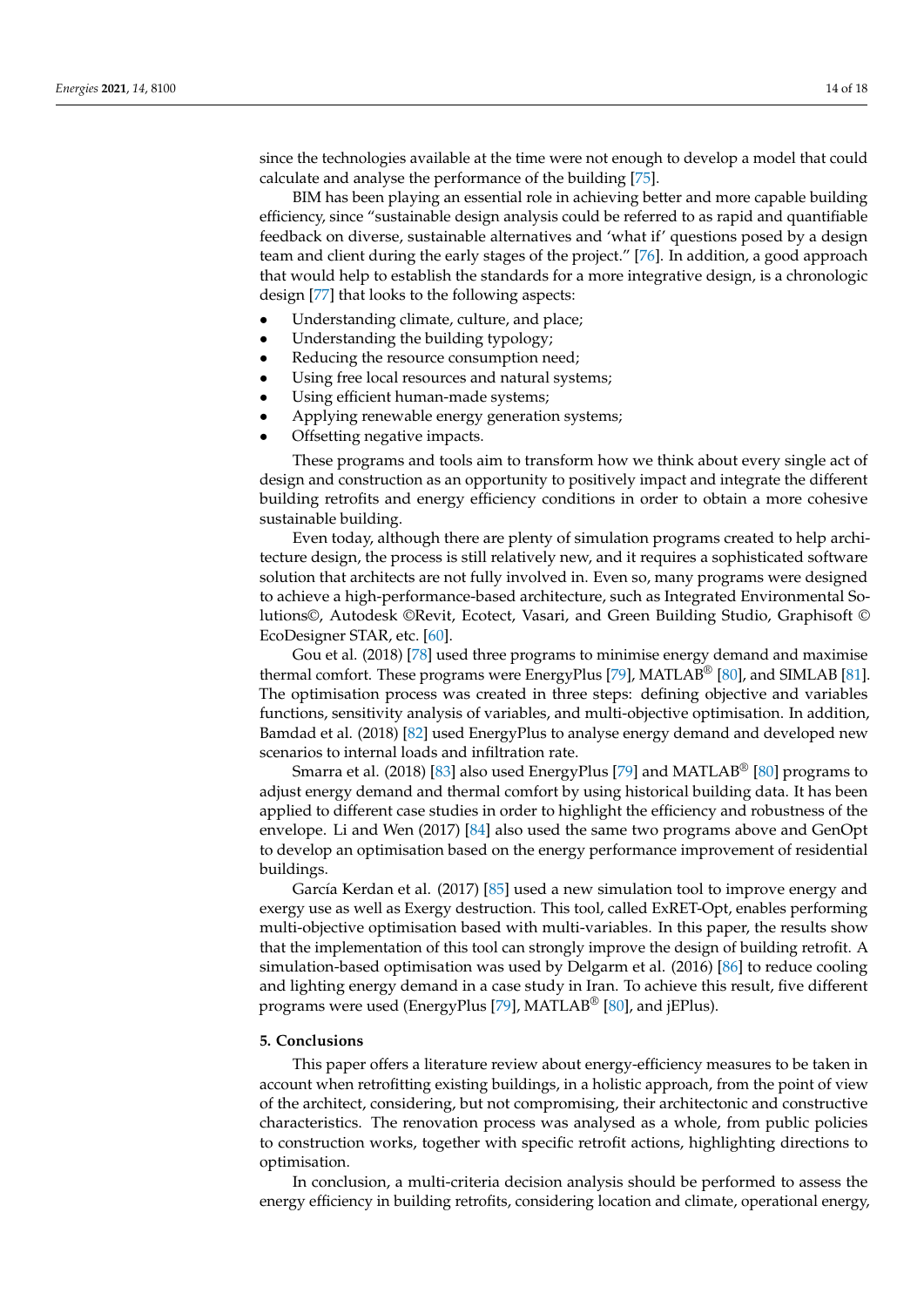embodied energy, architectonic constraints, control, and management, under a life cycle perspective. As the architectonic characteristics of a building are, in most cases, the most demanding criteria, optimisation processes should be adopted from the design stage to evaluate which are the best energy-efficiency measures to be implemented. Software simulation tools, such as BIM, can be of extreme importance in testing and measuring building design options and energy-efficiency solutions.

At a policy level, it is important to establish a common definition of LC-ZEB in retrofits, together with common frameworks, policies, and best practices in extended territories, because of countries' specific laws, policies, and incentives. There are already some guidelines for professionals, owners, and tenants and support mechanisms included in the incentives and energy policies. However, they should be enhanced so that the best technical and cost-efficient solutions can be chosen and implemented.

From an architectural practice approach, non-invasive retrofits are generically recommended, rather than deep renovations, with the implementation of packages of measures, for passive and active systems, taking in account a building's life cycle and embodied energy.

On a technical level, more investment should be made in more efficient solutions to improve a building envelope's energy performance and develop new active solar energy generation systems, as they were the most used in the different approaches reviewed. In this field, there might be some interesting possibilities of developing innovative construction elements that combine architectonic integration with the high efficiency standards of PV technology. Integrating PV cells in a materials manufacturing process, such as concrete, can also be an option. Paint layer solar cell materials can also be explored, as they are easy to use in building envelopes, as well as smart PV glasses in windows for shading purposes.

Taking advantage of new technologies, such as the Internet of Things, to connect the buildings to the grid will help to control and reduce energy demand and, therefore, can be an efficient measure.

Although there are already some architectonic approaches on energy efficiency in building retrofits, there are still some gaps that warrant future research work. The creation of assessment tools, based on multi-criteria frameworks, to enable practitioners to choose the optimal solution from early design stages should be explored.

**Author Contributions:** Conceptualisation, J.F., M.C.S. and R.C.; methodology, J.F. and M.C.S.; software, J.F.; validation, R.C.; formal analysis, R.C.; investigation, J.F. and M.C.S.; resources, R.C.; data curation, J.F. and M.C.S.; writing—original draft preparation, J.F. and M.C.S.; writing—review and editing, R.C.; visualisation, R.C.; supervision, R.C.; project administration, R.C.; funding acquisition, R.C. All authors have read and agreed to the published version of the manuscript.

**Funding:** This research was funded by Fundação para a Ciência e a Tecnologia (FCT), grant number UIDB/50021/2020 and doctoral degree grant SFRH/BD/151363/2021.

**Institutional Review Board Statement:** Not applicable.

**Informed Consent Statement:** Not applicable.

**Data Availability Statement:** Not applicable.

**Conflicts of Interest:** The authors declare no conflict of interest. The funders had no role in the design of the study; in the collection, analyses, or interpretation of data; in the writing of the manuscript, or in the decision to publish the results.

# **References**

- <span id="page-14-0"></span>1. Cao, X.; Dai, X.; Liu, J. Building energy-consumption status worldwide and the state-of-the-art technologies for zero-energy buildings during the past decade. *Energy Build.* **2016**, *128*, 198–213. [\[CrossRef\]](http://doi.org/10.1016/j.enbuild.2016.06.089)
- <span id="page-14-1"></span>2. Goswein, V.; Silvestre, J.D.; Freire, F.; Habert, G. Fleet-based LCA applied to the building sector—Environmental and economic analysis of retrofit strategies. *IOP Conf. Ser. Earth Environ. Sci.* **2019**, *323*, 12172. [\[CrossRef\]](http://doi.org/10.1088/1755-1315/323/1/012172)
- <span id="page-14-2"></span>3. Piderit, M.B.; Agurto, S.; Marín-Restrepo, L. Reconciling energy and heritage: Retrofit of heritage buildings in contexts of energy vulnerability. *Sustainibility* **2019**, *11*, 823. [\[CrossRef\]](http://doi.org/10.3390/su11030823)
- <span id="page-14-3"></span>4. European Commission. *COM(2014) 15 Final: A Policy Framework for Climate and Energy in the Period from 2020 to 2030*; European Environment Agency: Copenhagen, Denmark, 2014; pp. 1–18.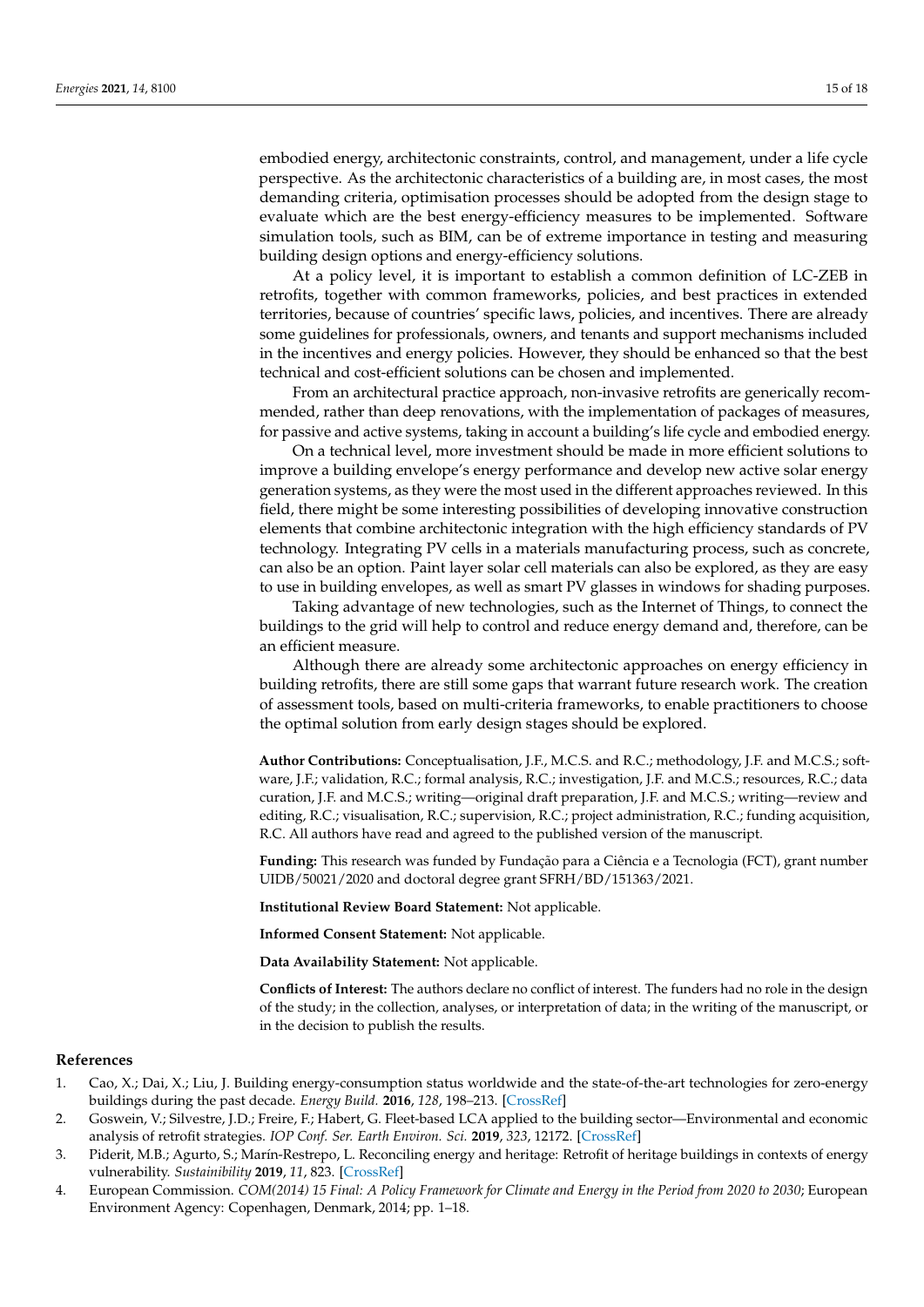- <span id="page-15-30"></span><span id="page-15-29"></span><span id="page-15-0"></span>5. European Commission. *Clean Energy for All Europeans—Unlocking Europe's Growth Potential*; COM(2016) 860 final communication; European Environment Agency: Copenhagen, Denmark, 2016; p. 13. Available online: [http://ec.europa.eu/energy/sites/ener/](http://ec.europa.eu/energy/sites/ener/files/documents/com_860_final.pdf) [files/documents/com\\_860\\_final.pdf](http://ec.europa.eu/energy/sites/ener/files/documents/com_860_final.pdf) (accessed on 9 December 2019).
- <span id="page-15-31"></span><span id="page-15-1"></span>6. Hernandez, P.; Kenny, P. From net energy to zero energy buildings: Defining life cycle zero energy buildings (LC-ZEB). *Energy Build.* **2010**, *42*, 815–821. [\[CrossRef\]](http://doi.org/10.1016/j.enbuild.2009.12.001)
- <span id="page-15-28"></span><span id="page-15-2"></span>7. Blagojević, M.R.; Tufegdžić, A. The new technology era requirements and sustainable approach to industrial heritage renewal. *Energy Build.* **2016**, *115*, 148–153. [\[CrossRef\]](http://doi.org/10.1016/j.enbuild.2015.07.062)
- <span id="page-15-3"></span>8. Barbiero, T.; Grillenzoni, C. A statistical analysis of the energy effectiveness of building refurbishment. *Renew. Sustain. Energy Rev.* **2019**, *114*, 109297. [\[CrossRef\]](http://doi.org/10.1016/j.rser.2019.109297)
- <span id="page-15-4"></span>9. Broström, T.; Eriksson, P.; Liu, L.; Rohdin, P.; Ståhl, F.; Moshfegh, B. A method to assess the potential for and consequences of energy retrofits in Swedish historic buildings. *Hist. Environ. Policy Pract.* **2014**, *5*, 150–166. [\[CrossRef\]](http://doi.org/10.1179/1756750514Z.00000000055)
- <span id="page-15-5"></span>10. Papadopoulos, A.M. Forty years of regulations on the thermal performance of the building envelope in Europe: Achievements, perspectives and challenges. *Energy Build.* **2016**, *127*, 942–952. [\[CrossRef\]](http://doi.org/10.1016/j.enbuild.2016.06.051)
- <span id="page-15-6"></span>11. Giama, E.; Papadopoulos, A.M. Assessment tools for the environmental evaluation of concrete, plaster and brick elements production. *J. Clean. Prod.* **2015**, *99*, 75–85. [\[CrossRef\]](http://doi.org/10.1016/j.jclepro.2015.03.006)
- <span id="page-15-7"></span>12. Bruce-Hyrkäs, T.; Pasanen, P.; Castro, R. Overview of whole building life-cycle assessment for green building certification and ecodesign through industry surveys and interviews. *Procedia CIRP* **2018**, *69*, 178–183. [\[CrossRef\]](http://doi.org/10.1016/j.procir.2017.11.127)
- <span id="page-15-8"></span>13. Cabeza, L.F.; Rincón, L.; Vilariño, V.; Pérez, G.; Castell, A. Life cycle assessment (LCA) and life cycle energy analysis (LCEA) of buildings and the building sector: A review. *Renew. Sustain. Energy Rev.* **2014**, *29*, 394–416. [\[CrossRef\]](http://doi.org/10.1016/j.rser.2013.08.037)
- <span id="page-15-9"></span>14. EU. Labelling and standard product information of the consumption of energy and other resources by energy-related products & energy performance of buildings. *Off. J. Eur. Union* **2010**, *53*, 40.
- <span id="page-15-10"></span>15. Krarti, M.; Dubey, K.; Howarth, N. Energy productivity analysis framework for buildings: A case study of GCC region. *Energy* **2019**, *167*, 1251–1265. [\[CrossRef\]](http://doi.org/10.1016/j.energy.2018.11.060)
- <span id="page-15-11"></span>16. European Commission. *Horizon 2020 Work Programme 2018–2020 10. Secure, Clean and Efficient Energy*; European Commission: Luxembourg, 2018; Volume 2019.
- <span id="page-15-25"></span><span id="page-15-12"></span>17. Galatioto, A.; Ricciu, R.; Salem, T.; Kinab, E. Energy and economic analysis on retrofit actions for Italian public historic buildings. *Energy* **2019**, *176*, 58–66. [\[CrossRef\]](http://doi.org/10.1016/j.energy.2019.03.167)
- <span id="page-15-26"></span><span id="page-15-13"></span>18. Lidelöw, S.; Örn, T.; Luciani, A.; Rizzo, A. Energy-efficiency measures for heritage buildings: A literature review. *Sustain. Cities Soc.* **2019**, *45*, 231–242. [\[CrossRef\]](http://doi.org/10.1016/j.scs.2018.09.029)
- <span id="page-15-27"></span><span id="page-15-14"></span>19. De Vasconcelos, A.B.; Cabaço, A.; Pinheiro, M.D.; Manso, A. The impact of building orientation and discount rates on a Portuguese reference building refurbishment decision. *Energy Policy* **2016**, *91*, 329–340. [\[CrossRef\]](http://doi.org/10.1016/j.enpol.2016.01.021)
- <span id="page-15-15"></span>20. Ma, Z.; Cooper, P.; Daly, D.; Ledo, L. Existing building retrofits: Methodology and state-of-the-art. *Energy Build.* **2012**, *55*, 889–902. [\[CrossRef\]](http://doi.org/10.1016/j.enbuild.2012.08.018)
- <span id="page-15-16"></span>21. Ferreira, J.; Pinheiro, M.D.; de Brito, J. Refurbishment decision support tools review—Energy and life cycle as key aspects to sustainable refurbishment projects. *Energy Policy* **2013**, *62*, 1453–1460. [\[CrossRef\]](http://doi.org/10.1016/j.enpol.2013.06.082)
- <span id="page-15-17"></span>22. Ascione, F.; Bianco, N.; Mauro, G.M.; Napolitano, D.F. Retrofit of villas on Mediterranean coastlines: Pareto optimization with a view to energy-efficiency and cost-effectiveness. *Appl. Energy* **2019**, *254*, 113705. [\[CrossRef\]](http://doi.org/10.1016/j.apenergy.2019.113705)
- <span id="page-15-18"></span>23. Topouzi, M.; Killip, G.; Fawcett, T.; Owen, A. Deep retrofit approaches: Managing risks to minimise the energy performance gap. In Proceedings of the ECEEE 2019 Summer Study on energy efficiency: Is efficient Sufficient? Presqu'ile de Giens, France, 3–8 June 2019; pp. 1345–1354.
- <span id="page-15-19"></span>24. Ballarini, I.; Corrado, V.; Madonna, F.; Paduos, S.; Ravasio, F. Energy refurbishment of the Italian residential building stock: Energy and cost analysis through the application of the building typology. *Energy Policy* **2017**, *105*, 148–160. [\[CrossRef\]](http://doi.org/10.1016/j.enpol.2017.02.026)
- <span id="page-15-20"></span>25. Wang, T.; Seo, S.; Liao, P.C.; Fang, D. GHG emission reduction performance of state-of-the-art green buildings: Review of two case studies. *Renew. Sustain. Energy Rev.* **2016**, *56*, 484–493. [\[CrossRef\]](http://doi.org/10.1016/j.rser.2015.11.037)
- <span id="page-15-21"></span>26. Mourão, J.; Gomes, R.; Matias, L.; Niza, S. Combining embodied and operational energy in buildings refurbishment assessment. *Energy Build.* **2019**, *197*, 34–46. [\[CrossRef\]](http://doi.org/10.1016/j.enbuild.2019.05.033)
- <span id="page-15-22"></span>27. Shamout, S.; Boarin, P.; Melis, A. Correction to: Energy retrofit of existing building stock in Amman: State of the art, obstacles and opportunities. *Adv. Stud. Energy Effic. Built Environ. Dev. Ctries.* **2019**, C1. [\[CrossRef\]](http://doi.org/10.1007/978-3-030-10856-4_19)
- <span id="page-15-23"></span>28. Carpino, C.; Bruno, R.; Arcuri, N. Statistical analysis of the heating demand in residential buildings located in Mediterranean climate and proposals for refurbishment. *Energy Procedia* **2017**, *133*, 16–27. [\[CrossRef\]](http://doi.org/10.1016/j.egypro.2017.09.365)
- <span id="page-15-24"></span>29. Martins, A.M.T.; Carlos, J.S. The retrofitting of the Bernardas' Convent in Lisbon. *Energy Build.* **2014**, *68*, 396–402. [\[CrossRef\]](http://doi.org/10.1016/j.enbuild.2013.07.087)
- <span id="page-15-32"></span>30. Shehabi, A.; DeForest, N.; McNeil, A.; Masanet, E.; Greenblatt, J.; Lee, E.S.; Masson, G.; Helms, B.A.; Milliron, D.J. U.S. energy savings potential from dynamic daylighting control glazings. *Energy Build.* **2013**, *66*, 415–423. [\[CrossRef\]](http://doi.org/10.1016/j.enbuild.2013.07.013)
- <span id="page-15-33"></span>31. Hee, W.J.; Alghoul, M.A.; Bakhtyar, B.; Elayeb, O.; Shameri, M.A.; Alrubaih, M.S.; Sopian, K. The role of window glazing on daylighting and energy saving in buildings. *Renew. Sustain. Energy Rev.* **2015**, *42*, 323–343. [\[CrossRef\]](http://doi.org/10.1016/j.rser.2014.09.020)
- <span id="page-15-34"></span>32. Gago, E.J.; Muneer, T.; Knez, M.; Köster, H. Natural light controls and guides in buildings. Energy saving for electrical lighting, reduction of cooling load. *Renew. Sustain. Energy Rev.* **2015**, *41*, 1–13. [\[CrossRef\]](http://doi.org/10.1016/j.rser.2014.08.002)
- <span id="page-15-35"></span>33. Anastaselos, D.; Giama, E.; Papadopoulos, A.M. An assessment tool for the energy, economic and environmental evaluation of thermal insulation solutions. *Energy Build.* **2009**, *41*, 1165–1171. [\[CrossRef\]](http://doi.org/10.1016/j.enbuild.2009.06.003)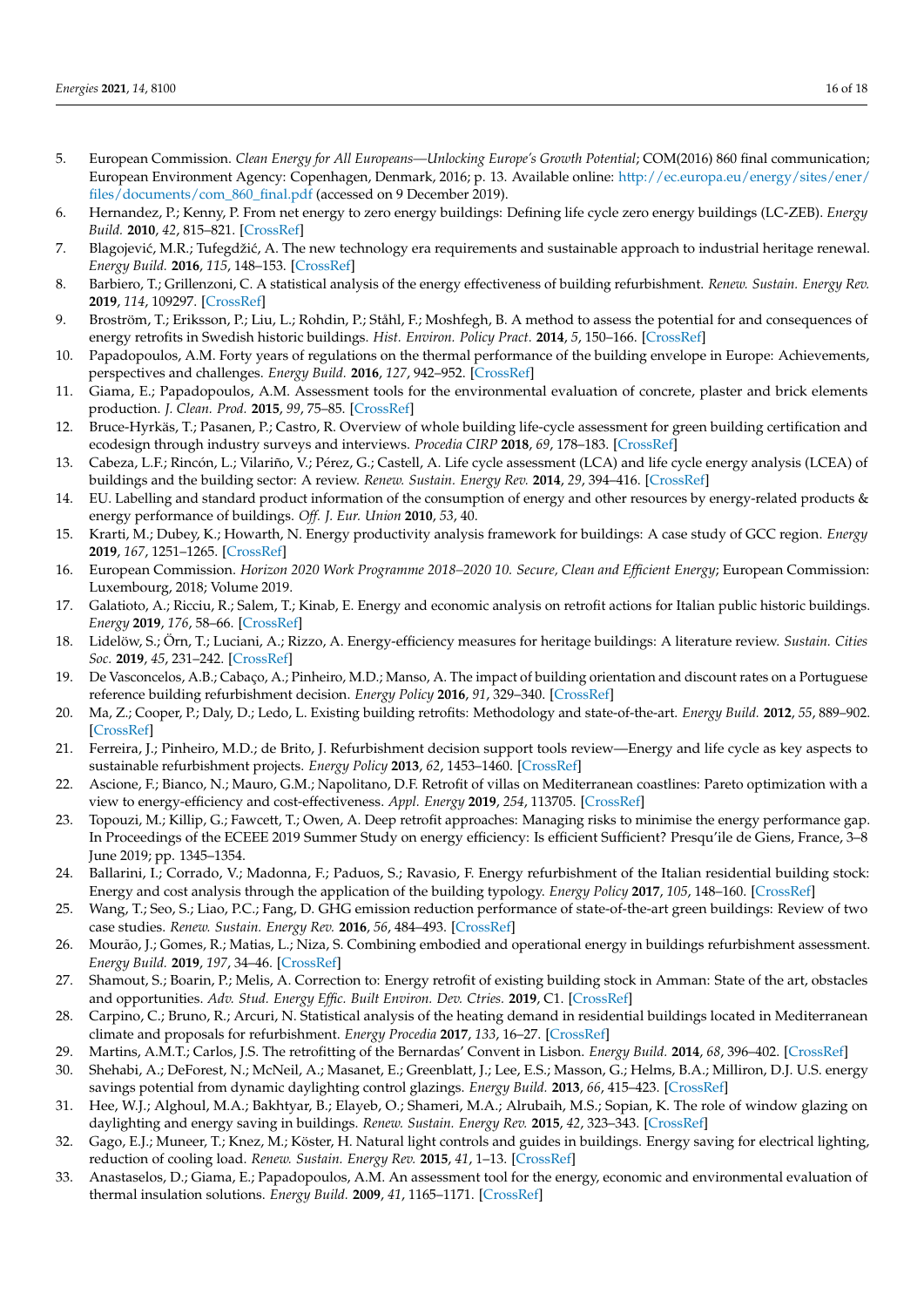- 34. Bolattürk, A. Optimum insulation thicknesses for building walls with respect to cooling and heating degree-hours in the warmest zone of Turkey. *Build. Environ.* **2008**, *43*, 1055–1064. [\[CrossRef\]](http://doi.org/10.1016/j.buildenv.2007.02.014)
- <span id="page-16-0"></span>35. Ozel, M. Effect of wall orientation on the optimum insulation thickness by using a dynamic method. *Appl. Energy* **2011**, *88*, 2429–2435. [\[CrossRef\]](http://doi.org/10.1016/j.apenergy.2011.01.049)
- <span id="page-16-1"></span>36. Dylewski, R.; Adamczyk, J. Economic and ecological indicators for thermal insulating building investments. *Energy Build.* **2012**, *54*, 88–95. [\[CrossRef\]](http://doi.org/10.1016/j.enbuild.2012.07.021)
- <span id="page-16-2"></span>37. Li, H.X.; Li, Y.; Jiang, B.; Zhang, L.; Wu, X.; Lin, J. Energy performance optimisation of building envelope retrofit through integrated orthogonal arrays with data envelopment analysis. *Renew. Energy* **2020**, *149*, 1414–1423. [\[CrossRef\]](http://doi.org/10.1016/j.renene.2019.10.143)
- <span id="page-16-3"></span>38. Yousefi, F.; Gholipour, Y.; Saboohi, Y.; Yan, W. Interaction of glazing parameters, climatic condition and interior shadings: Performing energy and cost analysis in a residential building in Iran. *Energy Effic.* **2020**, *13*, 159–176. [\[CrossRef\]](http://doi.org/10.1007/s12053-019-09831-w)
- <span id="page-16-4"></span>39. Luddeni, G.; Krarti, M.; Pernigotto, G.; Gasparella, A. An analysis methodology for large-scale deep energy retrofits of existing building stocks: Case study of the Italian office building. *Sustain. Cities Soc.* **2018**, *41*, 296–311. [\[CrossRef\]](http://doi.org/10.1016/j.scs.2018.05.038)
- <span id="page-16-5"></span>40. Serghides, D.K.; Michaelidou, M.; Christofi, M.; Dimitriou, S.; Katafygiotou, M. Energy refurbishment towards nearly zero Energy multi-family houses, for Cyprus. *Procedia Environ. Sci.* **2017**, *38*, 11–19. [\[CrossRef\]](http://doi.org/10.1016/j.proenv.2017.03.068)
- <span id="page-16-6"></span>41. Edeisy, M.; Cecere, C. Envelope retrofit in hot arid climates. *Procedia Environ. Sci.* **2017**, *38*, 264–273. [\[CrossRef\]](http://doi.org/10.1016/j.proenv.2017.03.075)
- <span id="page-16-7"></span>42. Ariosto, T.; Memari, A.M.; Solnosky, R.L. Development of designer aids for energy efficient residential window retrofit solutions. *Sustain. Energy Technol. Assess.* **2019**, *33*, 1–13. [\[CrossRef\]](http://doi.org/10.1016/j.seta.2019.02.007)
- <span id="page-16-8"></span>43. Ardakan, A.M.; Sok, E.; Niemasz, J. Electrochromic glass vs. fritted glass: An analysis of glare control performance. *Energy Procedia* **2017**, *122*, 343–348. [\[CrossRef\]](http://doi.org/10.1016/j.egypro.2017.07.334)
- <span id="page-16-9"></span>44. Eshraghi, J.; Narjabadifam, N.; Mirkhani, N.; Khosroshahi, S.S.; Ashjaee, M. A comprehensive feasibility study of applying solar energy to design a zero energy building for a typical home in Tehran. *Energy Build.* **2014**, *72*, 329–339. [\[CrossRef\]](http://doi.org/10.1016/j.enbuild.2014.01.001)
- <span id="page-16-10"></span>45. Kenisarin, M.; Mahkamov, K. Passive thermal control in residential buildings using phase change materials. *Renew. Sustain. Energy Rev.* **2016**, *55*, 371–398. [\[CrossRef\]](http://doi.org/10.1016/j.rser.2015.10.128)
- <span id="page-16-11"></span>46. Bastien, D.; Athienitis, A.K. Passive thermal energy storage, part 1: Design concepts and metrics. *Renew. Energy* **2018**, *115*, 1319–1327. [\[CrossRef\]](http://doi.org/10.1016/j.renene.2016.04.011)
- <span id="page-16-12"></span>47. Campaniço, H.; Hollmuller, P.; Soares, P.M.M. Assessing energy savings in cooling demand of buildings using passive cooling systems based on ventilation. *Appl. Energy* **2014**, *134*, 426–438. [\[CrossRef\]](http://doi.org/10.1016/j.apenergy.2014.08.053)
- <span id="page-16-13"></span>48. Benhammou, M.; Draoui, B. Parametric study on thermal performance of earth-to-air heat exchanger used for cooling of buildings. *Renew. Sustain. Energy Rev.* **2015**, *44*, 348–355. [\[CrossRef\]](http://doi.org/10.1016/j.rser.2014.12.030)
- <span id="page-16-14"></span>49. Spala, A.; Bagiorgas, H.S.; Assimakopoulos, M.N.; Kalavrouziotis, J.; Matthopoulos, D.; Mihalakakou, G. On the green roof system. Selection, state of the art and energy potential investigation of a system installed in an office building in Athens, Greece. *Renew. Energy* **2008**, *33*, 173–177. [\[CrossRef\]](http://doi.org/10.1016/j.renene.2007.03.022)
- <span id="page-16-15"></span>50. Schulze, T.; Eicker, U. Controlled natural ventilation for energy efficient buildings. *Energy Build.* **2013**, *56*, 221–232. [\[CrossRef\]](http://doi.org/10.1016/j.enbuild.2012.07.044)
- <span id="page-16-16"></span>51. Feng, W.; Zhang, Q.; Ji, H.; Wang, R.; Zhou, N.; Ye, Q.; Hao, B.; Li, Y.; Luo, D.; Lau, S.S.Y. A review of net zero energy buildings in hot and humid climates: Experience learned from 34 case study buildings. *Renew. Sustain. Energy Rev.* **2019**, *114*, 109303. [\[CrossRef\]](http://doi.org/10.1016/j.rser.2019.109303)
- <span id="page-16-17"></span>52. Cabeza, L.F.; de Gracia, A.; Pisello, A.L. Integration of renewable technologies in historical and heritage buildings: A review. *Energy Build.* **2018**, *177*, 96–111. [\[CrossRef\]](http://doi.org/10.1016/j.enbuild.2018.07.058)
- <span id="page-16-18"></span>53. Jelle, B.P.; Breivik, C.; Røkenes, H.D.; Jelle, B.P.; Breivik, C.; Røkenes, H.D. Building integrated photovoltaic products: A state-of-the-art review and future research opportunities. *Sol. Energy Mater. Sol. Cells* **2012**, *100*, 69–96. [\[CrossRef\]](http://doi.org/10.1016/j.solmat.2011.12.016)
- <span id="page-16-19"></span>54. Cerón, I.; Caamaño-Martín, E.; Neila, F.J. State-of-the-art' of building integrated photovoltaic products. *Renew. Energy* **2013**, *58*, 127–133. [\[CrossRef\]](http://doi.org/10.1016/j.renene.2013.02.013)
- <span id="page-16-20"></span>55. Belussi, L.; Barozzi, B.; Bellazzi, A.; Danza, L.; Devitofrancesco, A.; Fanciulli, C.; Ghellere, M.; Guazzi, G.; Meroni, I.; Salamone, F.; et al. A review of performance of zero energy buildings and energy efficiency solutions. *J. Build. Eng.* **2019**, *25*, 100772. [\[CrossRef\]](http://doi.org/10.1016/j.jobe.2019.100772)
- <span id="page-16-21"></span>56. Aguilar, F.J.; Aledo, S.; Quiles, P.V. Experimental study of the solar photovoltaic contribution for the domestic hot water production with heat pumps in dwellings. *Appl. Therm. Eng.* **2016**, *101*, 379–389. [\[CrossRef\]](http://doi.org/10.1016/j.applthermaleng.2016.01.127)
- <span id="page-16-22"></span>57. Quesada, G.; Rousse, D.; Dutil, Y.; Badache, M.; Hallé, S. A comprehensive review of solar facades. Opaque solar facades. *Renew. Sustain. Energy Rev.* **2012**, *16*, 2820–2832. [\[CrossRef\]](http://doi.org/10.1016/j.rser.2012.01.078)
- <span id="page-16-23"></span>58. Charles, R.G.; Davies, M.L.; Douglas, P. Third generation photovoltaics—Early intervention for circular economy and a sustainable future. In *2016 Electronics Goes Green 2016+ (EGG)*; IEEE: Piscatway, NJ, USA, 2016; pp. 1–8. [\[CrossRef\]](http://doi.org/10.1109/EGG.2016.7829820)
- <span id="page-16-24"></span>59. Khatri, S.; Ip, K.; Picco, M.; Hashemi, A. Potential and impact of incorporating roof photovoltaic to enhance environmental sustainability of historic English churches in the United Kingdom. *IOP Conf. Ser. Earth Environ. Sci.* **2019**, *290*, 12154. [\[CrossRef\]](http://doi.org/10.1088/1755-1315/290/1/012154)
- <span id="page-16-25"></span>60. Ceranic, B.; Latham, D.; Dean, A. Sustainable design and building information modelling: Case study of energy plus house, hieron's wood, derbyshire UK. *Energy Procedia* **2015**, *83*, 434–443. [\[CrossRef\]](http://doi.org/10.1016/j.egypro.2015.12.163)
- <span id="page-16-26"></span>61. Negroponte, N. The architecture machine. *Comput. Aided Des.* **1970**, *7*, 190–195. [\[CrossRef\]](http://doi.org/10.1016/0010-4485(75)90009-3)
- <span id="page-16-27"></span>62. Shi, X. Performance-based and performance-driven architectural design and optimization. *Front. Archit. Civ. Eng. China* **2010**, *4*, 512–518. [\[CrossRef\]](http://doi.org/10.1007/s11709-010-0090-6)
- <span id="page-16-28"></span>63. Hamdy, M.; Hasan, A.; Siren, K. A multi-stage optimization method for cost-optimal and nearly-zero-energy building solutions in line with the EPBD-recast 2010. *Energy Build.* **2013**, *56*, 189–203. [\[CrossRef\]](http://doi.org/10.1016/j.enbuild.2012.08.023)